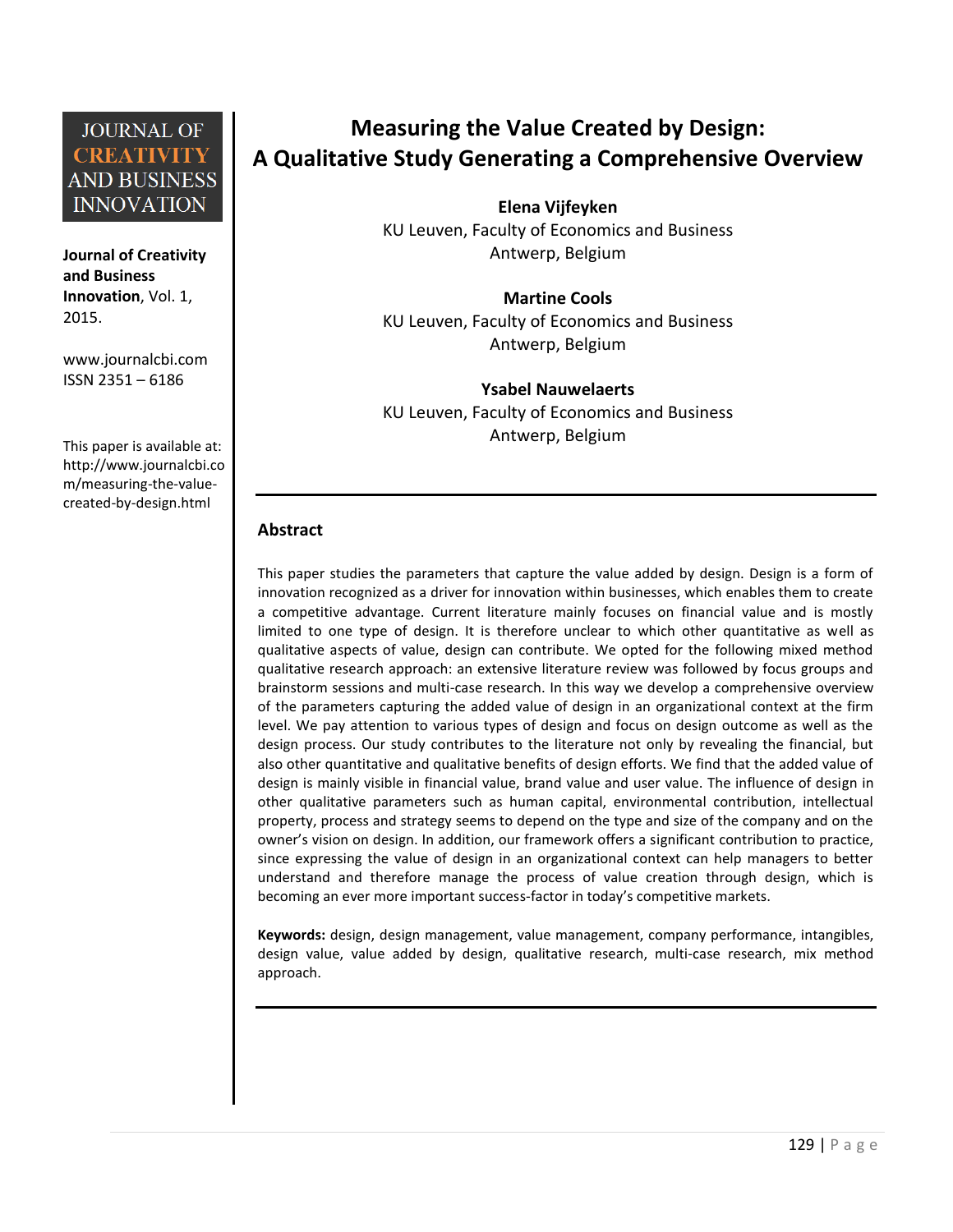

**Journal of Creativity and Business Innovation**, Vol. 1, 2015.

[www.journalcbi.com](http://www.journalcbi.com/) ISSN 2351 – 6186

This paper is available at: [http://www.journalcbi.co](http://www.journalcbi.com/ideation-using-analogies.html) [m/measuring-the-value](http://www.journalcbi.com/ideation-using-analogies.html)[created-by-design.html](http://www.journalcbi.com/ideation-using-analogies.html) 

 $\overline{a}$ 

#### **Introduction**

In this paper, we study the parameters and underlying indicators<sup>1</sup> that capture the value added by design (VAD). We refer to design as those activities involving "the creative visualization of concepts, plans and ideas and the representation of those ideas so as to provide the instructions for making something that did not exist before, or not in quite that form" (Walsh 1996, p. 513), hereby incorporating a broad view of design. Design within this study includes both the process of design as the outcome generated by design. Today most companies are convinced that design is crucial to create or maintain a competitive advantage. Many realize that design can yield an important added value and recognize that design is a driver for innovative performance, differentiation and growth (Czarnitzki & Thorwarth, 2012; British Design Council, 2007 and Design Flanders, 2007). Nevertheless, in a competitive environment design raises a number of important issues. The main reason is that the added value that design can deliver to a business is hard to measure. The consequence is that it appears often difficult to convince customers and other stakeholders of the added value that design can generate. Gauging the added value created through design for the company as well as for its stakeholders is therefore a major challenge.

 Several studies have demonstrated a positive relationship between investments in design and business performance (e.g. Hertenstein et al., 2005, Gemser & Leenders, 2001 and Chiva & Alegre, 2009). These studies are fragmented and focus on one issue of value added by design. In addition, they tend to be limited to one type of design and due to this one-dimensional focus, articles concentrating on the same type of design tend to pay attention to the same type of parameter of VAD (Vijfeyken et al., 2012). In the same way, literature reviews on VAD focus on only one type of design (e.g. Luchs & Swan, 2011; Ravasi & Stigliani, 2012), with the exception of Vijfeyken et al. (2012) reviewing studies on a wide range of design types. The present study is not limited to one type of design or one indicator of VAD. Through qualitative research we want to identify as many indicators as possible of the value added by design, revealing a more complete image of the added value that design can deliver to a company. We gather our data through a mixed method approach combining an extensive literature review, focus group meetings, brainstorm sessions and multi-case research involving seven theoretically sampled organizations. Our study results in an encompassing set of parameters and underlying indicators covering the fields in which design generates added value. All eight parameters suggested by the literature turn out to be relevant in the cases, and where possible our study sheds light on the interaction between the most relevant parameters in which design generates added value. The case

 $1$  We use the term 'parameter' for the broad concept referring to a certain aspect of the added value by design. We use the term 'indicator' for the way in which the parameters have been expressed and measured concretely. For example design can contribute to brand value which can be expressed in terms of increased brand image or recognition.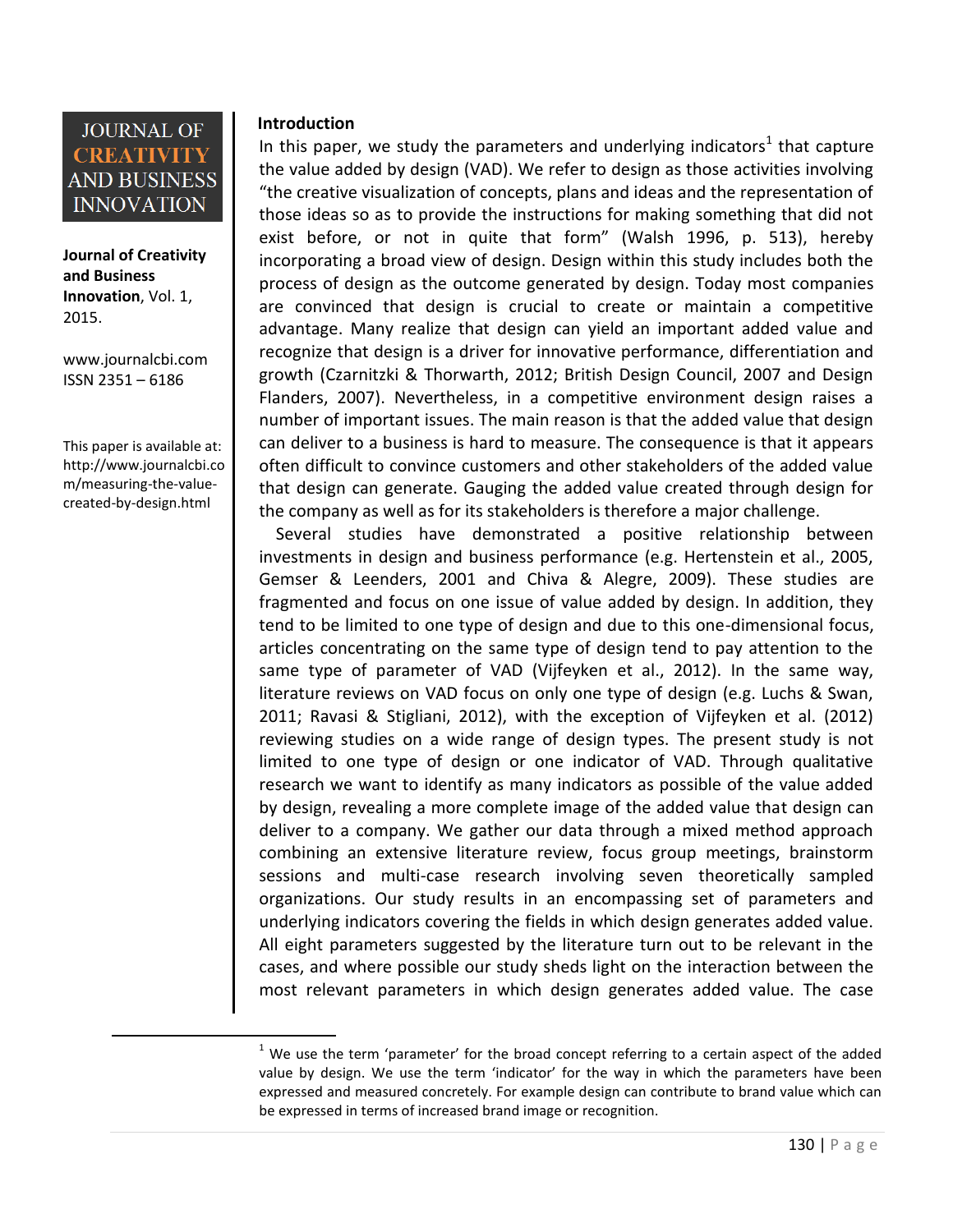**Journal of Creativity and Business Innovation**, Vol. 1, 2015.

[www.journalcbi.com](http://www.journalcbi.com/) ISSN 2351 – 6186

This paper is available at: [http://www.journalcbi.co](http://www.journalcbi.com/ideation-using-analogies.html) [m/measuring-the-value](http://www.journalcbi.com/ideation-using-analogies.html)[created-by-design.html](http://www.journalcbi.com/ideation-using-analogies.html) 

studies also reveal that the added value generated in the parameters depends on the type of activity (service or manufacturing companies) and size of the company, as well as on the conviction of the founder, who can inspire employees to be design-minded.

 The structure of the paper is as follows. First, we review the extant literature to identify the relevant parameters of the VAD. Second, we describe our qualitative research approach. Third, our findings from the different steps in the mixed method approach are discussed. The last section provides our conclusions, the limitations of our study, as well as our suggestions for future research and management implications

#### **1 Literature review**

Studies and literature reviews on VAD are generally limited to one type of design and even tend to pay attention to one type of parameter (Vijfeyken et al., 2012). Recent examples of literature reviews focusing on one type of design are Luchs and Swan (2011) and Ravasi and Stigliani (2012), who focus on product design, and Candi and Gemser (2010) who focus on Industrial design. Vijfeyken et al. (2012), on the other hand, brings together insights related to a variety of design types. This section focuses on the existing literature, studying the link between design and business performance. Our first literature paragraph focuses on the impact of design on financial firm performance and the second one on the impact of design on non-financial parameters/indicators.

#### **Impact of design on financial firm performance**

Several studies of academic and more practical nature analyze the impact of design on financial company performances. The British Design Council indicates, in a study of 2004 with 166 design-driven companies, the positive connection between investing in design and turnover growth and financial market value of the company. The Danish National Agency for Enterprise and Housing demonstrates via a survey, carried out through telephone interviews with 1000 private Danish companies in 2003, the positive effect of design on turnover, profit, productivity and export share of turnover. Candi et al. (2010) conclude in their research report for the Association of Dutch Designers (known as BNO) via 163 telephone interviews with Dutch companies that financial performances of new products, involving substantial attention for both experience design (concerned with message, symbols, culture, meaning and emotional and sociological aspect) and functional design (concerned with utility and performance) are on average 20% better than the financial performances of new products with limited attention to both design aspects.

 Gemser and Leenders (2001) use a multiple linear regression analysis with 47 semi structured questionnaires. They conclude that integrating design in a new product development project has a significant and positive influence on company performance, both measured by subjective data from managers on profit, profit growth and turnover growth and measured by objective data on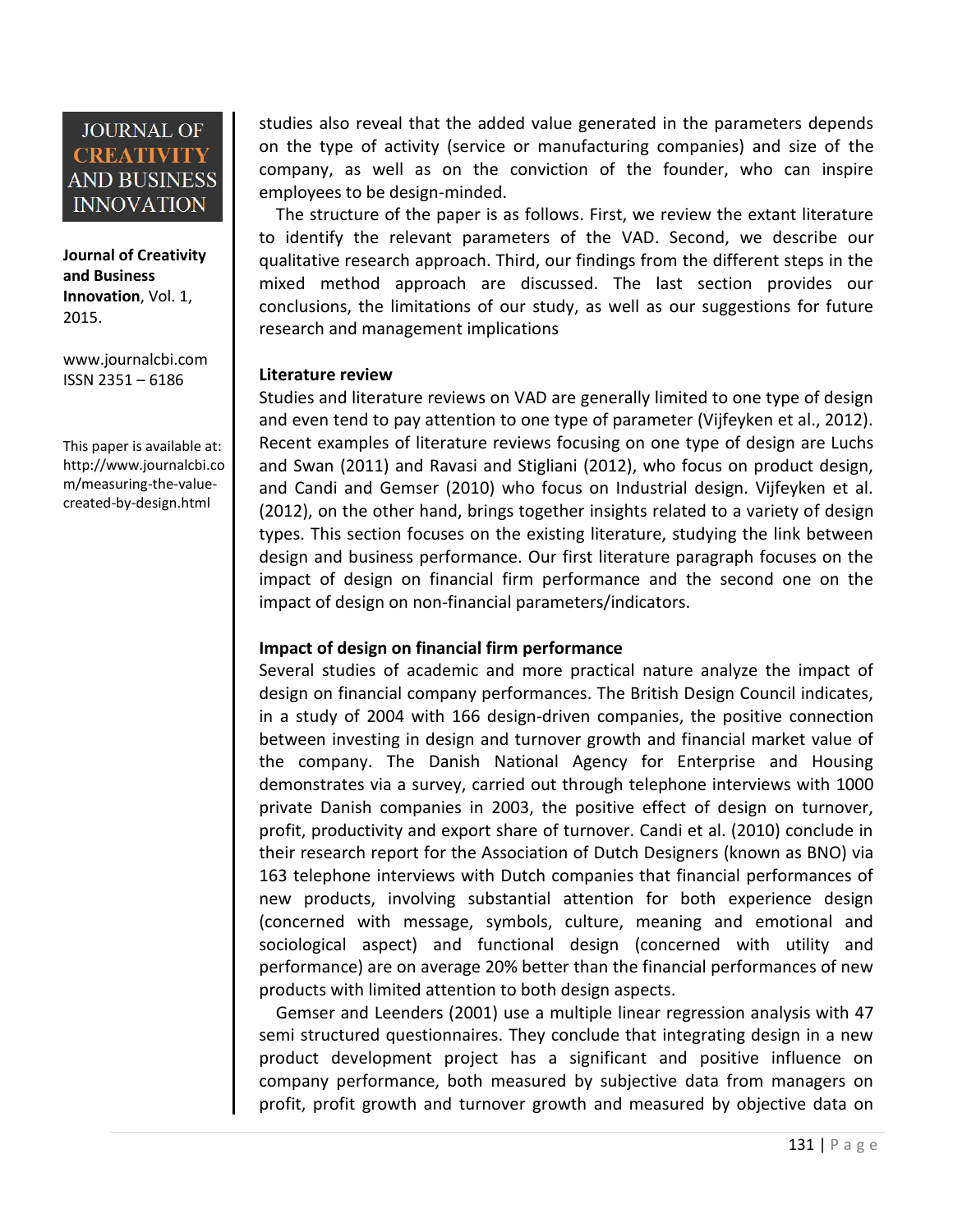**Journal of Creativity and Business Innovation**, Vol. 1, 2015.

[www.journalcbi.com](http://www.journalcbi.com/) ISSN 2351 – 6186

This paper is available at: [http://www.journalcbi.co](http://www.journalcbi.com/ideation-using-analogies.html) [m/measuring-the-value](http://www.journalcbi.com/ideation-using-analogies.html)[created-by-design.html](http://www.journalcbi.com/ideation-using-analogies.html) 

turnover, profit and export sales. In particular, they find that when investing in design is new for the industry, company performances for the investing company are higher. In fact, design innovations have significant positive effects regardless the industry involved. While Gemser and Leenders (2001) compare industries, Hertenstein et al. (2005) compare firms having high design effectiveness with firms judged as low in design effectiveness on the basis of their financial performance. Design effective companies are those companies most effective at demonstrating "good design". Design effectiveness is evaluated by independent industrial design experts in terms of the following factors: quality of firm's design program, excellence of design evidenced in the firm's products, marketing material and importance placed on the firm's design program. Financial performance measures include ratios related to sales, ratios related to total assets, growth rates and market return. Firms rated as having high design effectiveness or "good design" show a stronger performance on all measures except growth rates.

 Unlike Gemser and Leenders (2001) and Hertenstein et al. (2005), Guo (2010) believes measuring design investments on a subjective basis is problematic because it is difficult for managers and experts to determine exact design inputs. Furthermore, he believes design investments do not provide a reliable measure for design effectiveness, because investing in design does not necessarily generate profitable new products. He therefore uses the number of design awards as a proxy for design effectiveness. Guo (2010) performs a latent class regression analysis for 577 companies from 34 countries and 46 industries and concludes that design contributes to financial performance. This impact varies with countries and industries. In Europe, North America, Asia-Pacific and emerging countries design has an important impact on financial performance. The impact for design is higher in low-design industries than in high-design industries, where the use of design is necessary to keep up with the rest of the industry (Gemser & Leenders, 2001 and Guo 2010). The positive effect for lowdesign industries is less pronounced in European and North-American countries than in Asian-Pacific and emerging countries (Guo, 2010).

 Besides its potential impact on sales, design can also lead to cost reductions. Cost savings as a result of design are identified by a variety of studies (Ahire & Dreyfus, 2000; Guo, 2010; Hsu, 2009; Larsen et al., 2007; Lockwood, 2007; Veryzer & Borja de Mozota, 2005). Guo (2010) finds a clear positive and significant effect of design on cost reduction. Ahire and Dreyfus (2000) studied specific cost reductions such as reduction in scrap rate, rework rate, defect rate and warranty work. All are positively and significantly influenced by design. Additionally Candi and Gemser (2010) mention that design allows firms to set premium prices, while Larsen et al. (2007) find that design can reduce selling prices, though only a limited number (10%) of their respondents indicate this as a benefit of design.

Overall, this literature mainly focuses on financial performance. However, apart from financial performance, design also creates value that is not directly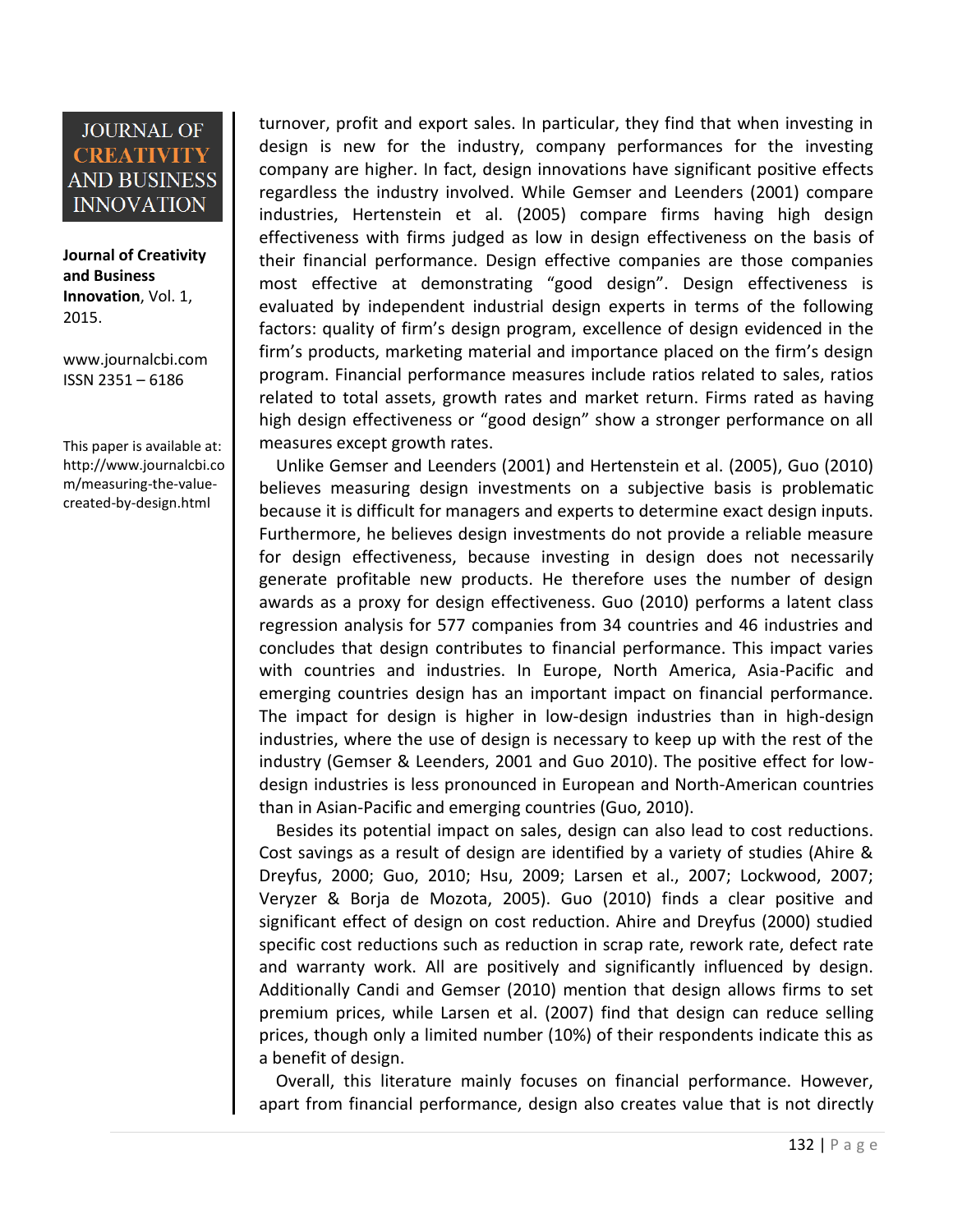**Journal of Creativity and Business Innovation**, Vol. 1, 2015.

[www.journalcbi.com](http://www.journalcbi.com/) ISSN 2351 – 6186

This paper is available at: [http://www.journalcbi.co](http://www.journalcbi.com/ideation-using-analogies.html) [m/measuring-the-value](http://www.journalcbi.com/ideation-using-analogies.html)[created-by-design.html](http://www.journalcbi.com/ideation-using-analogies.html) 

expressed in financial terms, such as usability, customer satisfaction, employee satisfaction or brand image. This will be the focus in the following section.

#### **Impact of design on other non-financial indicators/parameters**

In contrast to the attention paid to the effect of design efforts on financial performance, the link between design and non-financials remains underexamined. The focus of most of the papers studying non-financial parameters lays on customer behavior and operational performance (Luchs & Swan, 2011; Ravasi & Stigliani, 2012; Vijfeyken et al., 2012). Our extensive literature review revealed which other variables are influenced by design efforts. The identified indicators and parameters are clustered into eight groups: Financial value as discussed above, Brand value, Human capital, User value, Social responsibility, Intellectual property, Process and Strategy. Most of these studies do not study the direct link between design activities and such variables. Literature reviews and research articles providing summary statistics mainly led to the list of indicators identified in Table 1.

 The first non-financial parameter found in the literature is Brand value. Within this parameter, five groups of indicators can be identified: building up the brand and company image (Candi, 2010; Candi et al., 2010; Candi & Gemser, 2010; Creusen & Schoormans, 2005; Hietamäki et al., 2005; Hsu, 2009; Kootstra, 2009; Larsen et al., 2007; Lockwood, 2007), generating public relations opportunities (Hietamäki et al., 2005, Hsu, 2009; Kootstra, 2009; MacMillan, 2005), building up brand personality (Luchs & Swan, 2011), generating brand recognition (Karjalainen & Snelders, 2010; MacMillan, 2005) and lastly reinforcing marketing information gathering (Hsu, 2009). Only company image and brand recognition are statistically tested and are significantly positively influenced by design (Candi, 2010; Candi et al., 2010; Hsu, 2009; Karjalainen & Snelders, 2010).

 Most of the studies, analyzing the link between design effort and Human capital are published by governmental design agencies. Two of them find a positive and significant influence from design on employment on firm level (Danish National Agency for Enterprise and Housing, 2003; Design Flanders, 2007). Other indicators of which companies believe design influences them in a positive way, are employee satisfaction (MacMillan, 2005), employee motivation (Kootstra, 2009; Larsen et al., 2007; MacMillan, 2005), corporate culture (Kootstra, 2009), teamwork (MacMillan, 2005), productivity (Hietamäki et al., 2005; Kootstra, 2009; MacMillan, 2005), stress reduction (Lockwood, 2007), mood or attitude of employees (Lockwood, 2007), employee morale (Lockwood, 2007), employee way finding (Lockwood, 2007) and the work environment (Lockwood, 2007). Hietamäki et al. (2005) additionally identify indicators that represent the organizational design competence and employment of the organization. These are very interesting because they suggest considering the competence of the designers or employees involved in design, their strategic involvement and not only the number of designers or their share in employment.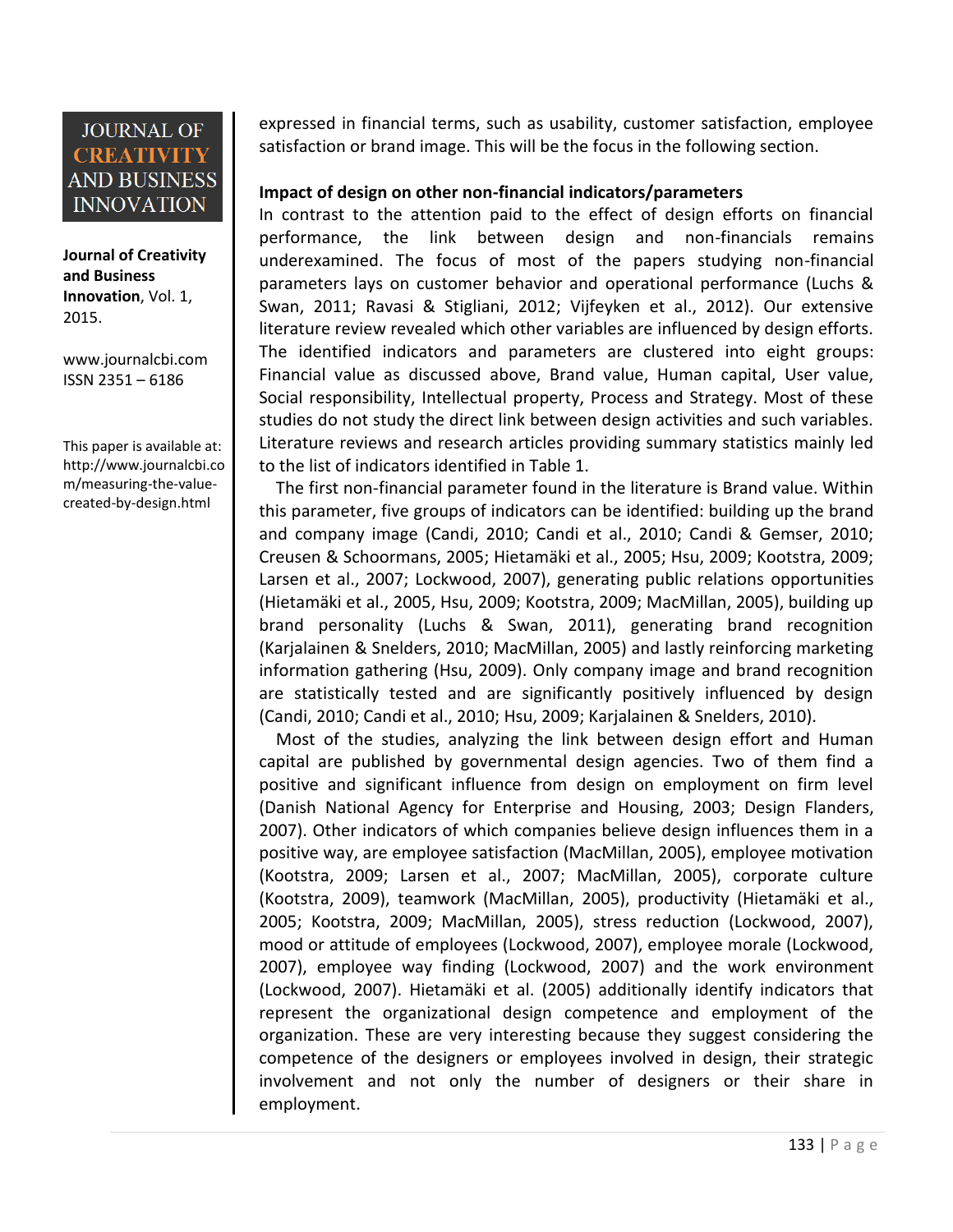**Journal of Creativity and Business Innovation**, Vol. 1, 2015.

[www.journalcbi.com](http://www.journalcbi.com/) ISSN 2351 – 6186

This paper is available at: [http://www.journalcbi.co](http://www.journalcbi.com/ideation-using-analogies.html) [m/measuring-the-value](http://www.journalcbi.com/ideation-using-analogies.html)[created-by-design.html](http://www.journalcbi.com/ideation-using-analogies.html) 

 For the third non-financial parameter User value a variety of indicators are identified. A large part of the indicators are positively and significantly influenced by design. These are customer satisfaction (Candi et al., 2010; Chitturi et al., 2008; Sulek et al., 1995), customer loyalty (Chitturi et al., 2008), word of mouth (Chitturi et al., 2008), repurchase intention (Chitturi et al., 2008), delight (Chitturi et al., 2008), market share (Chiva & Alegre, 2009), product liking (Page & Herr, 2002) and reduction of the number of customers complaints (Ahire & Dreyfus, 2000). Other indicators of User value are improved usability (Hietamäki et al., 2005; Kootstra, 2009; lockwood, 2007; Hsu, 2009), customer base (Candi, 2010), development of communities of customers (Lockwood, 2007), deeper consumer connections (Larsen et al., 2007; Noble & Kumar, 2008 and 2010), perceived preference (Luchs & Swan, 2011), willingness to pay (Luchs & Swan, 2011), purchase intention (Luchs & Swan, 2011), products more in tune with the customers (Hietamäki et al., 2005; Veryzer & Borja de Mozota, 2005), quality (Ahire & Dreyfus, 2000; Hoegg et al., 2010; Kim & Chhajed, 2000; Larsen et al., 2007; Page & Herr, 2002; Petersen et al., 2005; Roy & Riedel, 1997; Swink, 2000; Tien et al., 2005), cue for product use (Kreuzbauer & Malter, 2005), cue for features/functionalities/quality (Creusen & Schoormans, 2005; Hoegg & Alba, 2011), categorization (Bloch, 1995; Creusen & Schoormans, 2005; Kreuzbauer & Malter, 2005), safety (Roy & Riedel,1997; Tien et al., 2005) and bolder consumer expectations (Verganti, 2006).

 Limited studies identify Social Responsibility aspects that are influenced by design and none of them test whether these influences are significant. However, some studies suggest possible indicators of Social Responsibility that could be positively influenced by design, namely: sustainability (Kootstra, 2009; Lockwood, 2007), post-consumer choice through sustainable design (Luchs & Swan, 2011), environmental impact (MacMillan, 2006), whole life value (MacMillan, 2006), ecological foot print (MacMillan, 2006), social and cultural performances (Hsu, 2009) and considering environmental design (Hsu, 2009). Just like for Social Responsibility, the relationship between design and Intellectual Property (IP) is not statistically tested. Two studies however state that design generates design patents (Lockwood, 2007), trademarks (Lockwood, 2007; Peter & Burkhard, 2010) and copyrights (Peter & Burkhard, 2010), all of which are of value to the company.

 Design positively influences the manufacturing productivity (Ahire & Dreyfus, 2000) and the development duration (Marion & Meyer, 2011), both indicators of the parameter Process. Hsu (2009) finds a positive and significant effect on technique upgrade for design investments associated by R&D activity and fails to find this when the company only focuses on design or company identity investments (Hsu, 2009). Speed to market is positively and significantly influenced by design when design activities focus on quality outcomes but not when design incorporates functional or aesthetic capabilities (Swan et al., 2005). It seems that the influence of design on indicators of the parameter Process is highly dependent on the type of design (Hsu, 2009; Swan et al., 2005). Other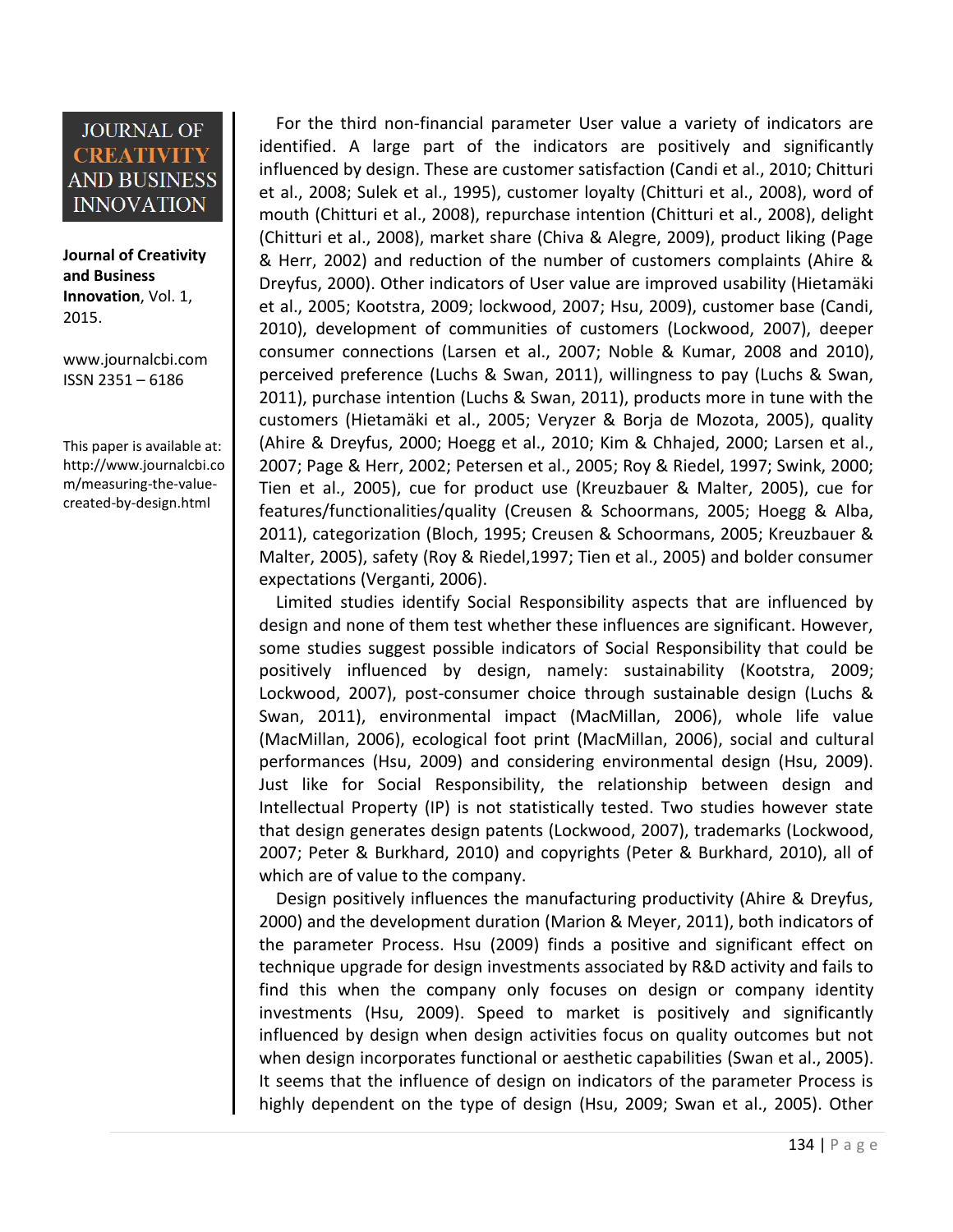**Journal of Creativity and Business Innovation**, Vol. 1, 2015.

[www.journalcbi.com](http://www.journalcbi.com/) ISSN 2351 – 6186

This paper is available at: [http://www.journalcbi.co](http://www.journalcbi.com/ideation-using-analogies.html) [m/measuring-the-value](http://www.journalcbi.com/ideation-using-analogies.html)[created-by-design.html](http://www.journalcbi.com/ideation-using-analogies.html) 

indicators of Process are payback time (Bruce et al., 1995), time to market (Candi & Gemser, 2010; Hietamäki et al, 2005; Lockwood; Luchs & Swan, 2011), speed of introducing new products (Swan et al., 2005), efficiency (Kootstra, 2009), coordinated supply chain (Luchs & Swan, 2011), development duration (Marion & Meyer, 2011), shortening the length of the NPD process (Veryzer & Borja de Mozota, 2005), improving design and development procedures (Hsu, 2009; Lockwood, 2007), reinforcing technical cooperation (Hsu, 2009), ease of manufacturing and maintenance (Hsu, 2009), meeting safety requirements and regulations (Hsu, 2009), closeness to suppliers (Hoetker et al., 2007; Larsen et al., 2007), extending shelf life (Larsen et al., 2007) and timeliness of after sales service (Bush et al., 2010) and upgrading product quality level (Hietamäk et al., 2005; Hsu, 2009).

 Hietamäki et al. (2005) additionally identify indicators for organizing the design process, co-operation with users and positioning the design department, which are not design outputs but rather design efforts. Examples of these indicators are the share of designers working in cross-divisional teams, designers' relationships with other departments, the degree of customer and user involvement in processes or separate design department versus design positioned inside other functional departments.

 Design was further found to help achieve the strategic goals of the company. Design investments generate a positive and significant effect on entry into new markets (Candi, 2010; Candi & Saemundsson, 2011) and resistance to imitation (Candi & Saemundsson, 2011). Moreover Candi and Saemundsson (2011) find that design generates a competitive advantage when the pressure to reduce prices in the industry is high. Marsili and Salter (2006) investigate the relation between innovation performance and newly designed products or redesigned products. Only newly designed products generate a higher innovation performance for the company. Furthermore design enables product and service innovation (Gemser & leenders, 2001; Hietamäki et al., 2005; Kootstra, 2009; Lockwood, 2007; Marsili & Salter, 2006; Talke et al., 2009), competitiveness (British Design Council, 2007; Kootstra, 2009), development of new markets (British Design Council, 2007; Hsu, 2009; Kootstra, 2009; Larsen et al. 2007), development of new products/services (British Design Council, 2007), development of joint ventures (Larsen et al., 2007), extension of the product range (Roy & Riedel, 1997) and allows a flexible response to uncertain environments (Sanchez & Mahoney, 1996) and differentiation to the offerings of competitors (Verganti, 2008).

 To conclude our literature review, Table 1 provides an overview of the eight parameters described with their respective indicators and references. Since earlier studies indicate that each of these parameters generate a positive influence or are positively influenced by design investments, we expect that design will generate added value for the organization in these eight elements.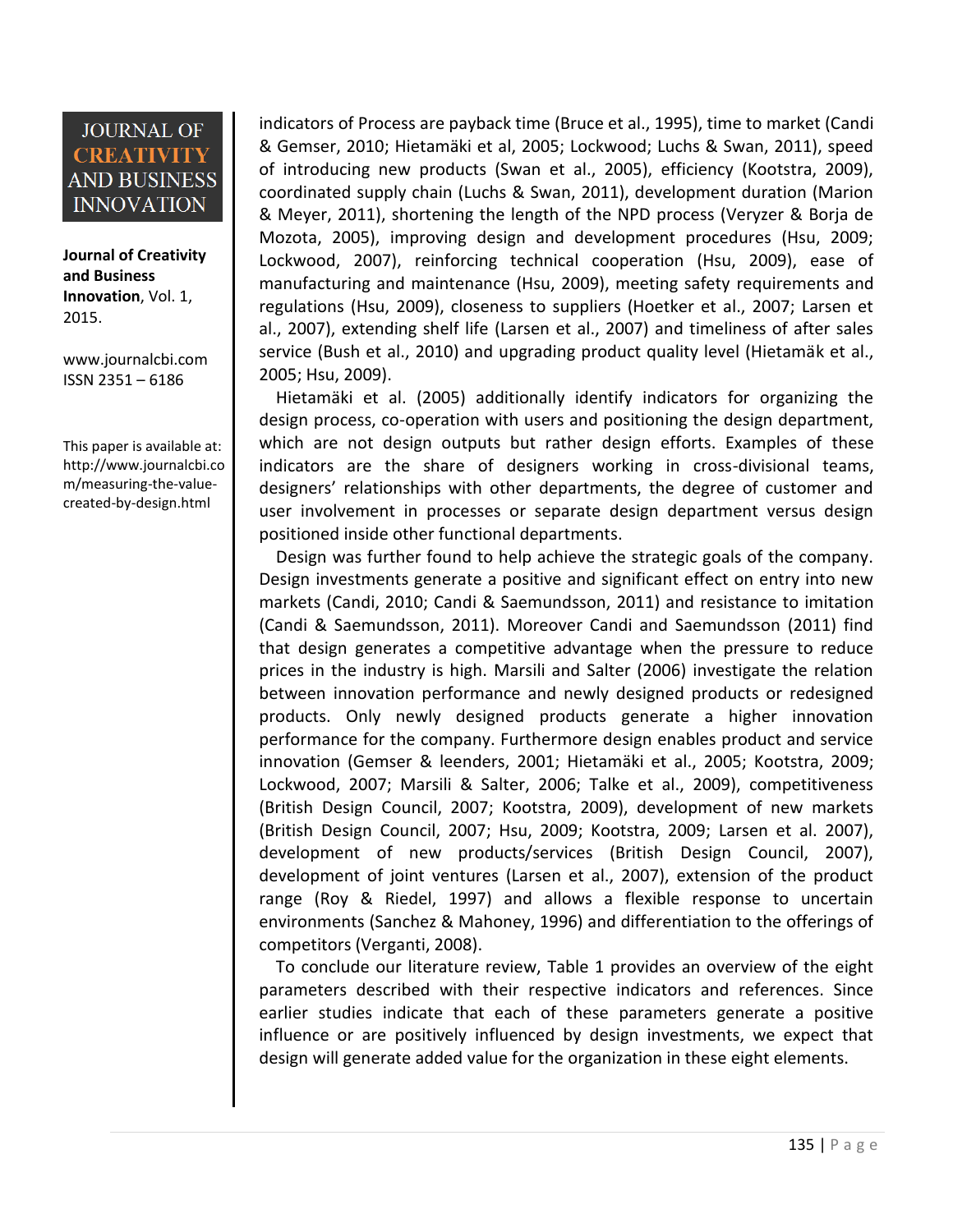| <b>JOURNAL OF</b>                                                                                           | <b>Parameters</b><br>of VAD | Indicators of added value by<br>design                                                                                                                                                                                                                                                                                                                                                                                          | <b>Sources</b>                                                                                                                                                                                                                                                       |
|-------------------------------------------------------------------------------------------------------------|-----------------------------|---------------------------------------------------------------------------------------------------------------------------------------------------------------------------------------------------------------------------------------------------------------------------------------------------------------------------------------------------------------------------------------------------------------------------------|----------------------------------------------------------------------------------------------------------------------------------------------------------------------------------------------------------------------------------------------------------------------|
| <b>CREATIVITY</b><br><b>AND BUSINESS</b><br><b>INNOVATION</b>                                               | Financial value             | Sales, Sales of new and existing<br>customers, Share price, Cost<br>reductions in general, of<br>warranty, repairing, production                                                                                                                                                                                                                                                                                                | Ahire & Dreyfus, 2000; Auger, 2005;<br>Bruce et al., 1995; Candi, 2010;<br>Candi et al., 2010; Candi & Gemser,<br>2010; Candi & Saemundsson, 2011;                                                                                                                   |
| <b>Journal of Creativity</b><br>and Business<br>Innovation, Vol. 1,<br>2015.                                |                             | and services, Growth rates, Profit,<br>Profitability, Export, Turnover,<br>ROS, ROI, ROE, Liquidity,<br>Solvability, Market return,<br>Premium pricing, More<br>competitive selling price,                                                                                                                                                                                                                                      | Chiva & Alegre, 2009; Czarnitzki &<br>Thorwarth, 2009; Danish National<br>Agency for enterprise and housing,<br>2003; British Design Council, 2004,<br>2007; Design Flanders, 2007;<br>Gemser & Leenders, 2001; Guo,                                                 |
| www.journalcbi.com<br>ISSN 2351-6186                                                                        |                             |                                                                                                                                                                                                                                                                                                                                                                                                                                 | 2010; Hertenstein et al., 2005;<br>Hietamäki et al., 2005; Hsu, 2009;<br>Kootstra, 2009; Larsen et al., 2007;<br>Lockwood, 2007; Luchs & Swan,<br>2011; MacPherson, 2000;                                                                                            |
| This paper is available at:<br>http://www.journalcbi.co<br>m/measuring-the-value-<br>created-by-design.html |                             |                                                                                                                                                                                                                                                                                                                                                                                                                                 | Macmillan, 2006; Marsili & Salter,<br>2006; Sounder & Song, 1997; Sulek<br>et al., 1995; Swan et al., 2005; Talke<br>et al., 2009; Tien et al., 2005;<br>Veryzer & Borja de Mozota, 2005;<br>Wallace, 2001;                                                          |
|                                                                                                             | <b>Brand value</b>          | Brand image, Corporate<br>reputation / Firm image,<br>Innovative image of the firm,<br>Improving product image and<br>popularity, Upgrading company<br>product design image, Publicity<br>regarding the company, Public<br>Relations opportunities,<br>Reinforcing promotion<br>effectiveness, Recognition of the<br>brand, Brand development, Brand<br>personality, Brand awareness and<br>prestige, 'Wow' factor, Reinforcing | Candi, 2010; Candi et al., 2010;<br>Candi and Gemser, 2010; Creusen<br>& Schoormans, 2005; Hietamäki et<br>al., 2005; Hsu, 2009; Karjalainen &<br>Snelders, 2010; Kootstra, 2009;<br>Larsen et al., 2007; Lockwood,<br>2007; Luchs & Swan, 2011;<br>Macmillan, 2006; |
|                                                                                                             | Human<br>Capital            | marketing information gathering<br>and adaptability<br>Employee satisfaction, Employee<br>motivation, Corporate culture,<br>Employment, Teamwork,<br>Productivity, Stress reduction,<br>Improve mood or attitude,<br>Improve morale, Improve way<br>finding, Improve the work<br>environment                                                                                                                                    | Danish National Agency for<br>enterprise and housing, 2003;<br>Design Flanders, 2007; Hietamäki et<br>al., 2005; Kootstra, 2009; Larsen et<br>al., 2007; Lockwood, 2007;<br>Macmillan, 2006;                                                                         |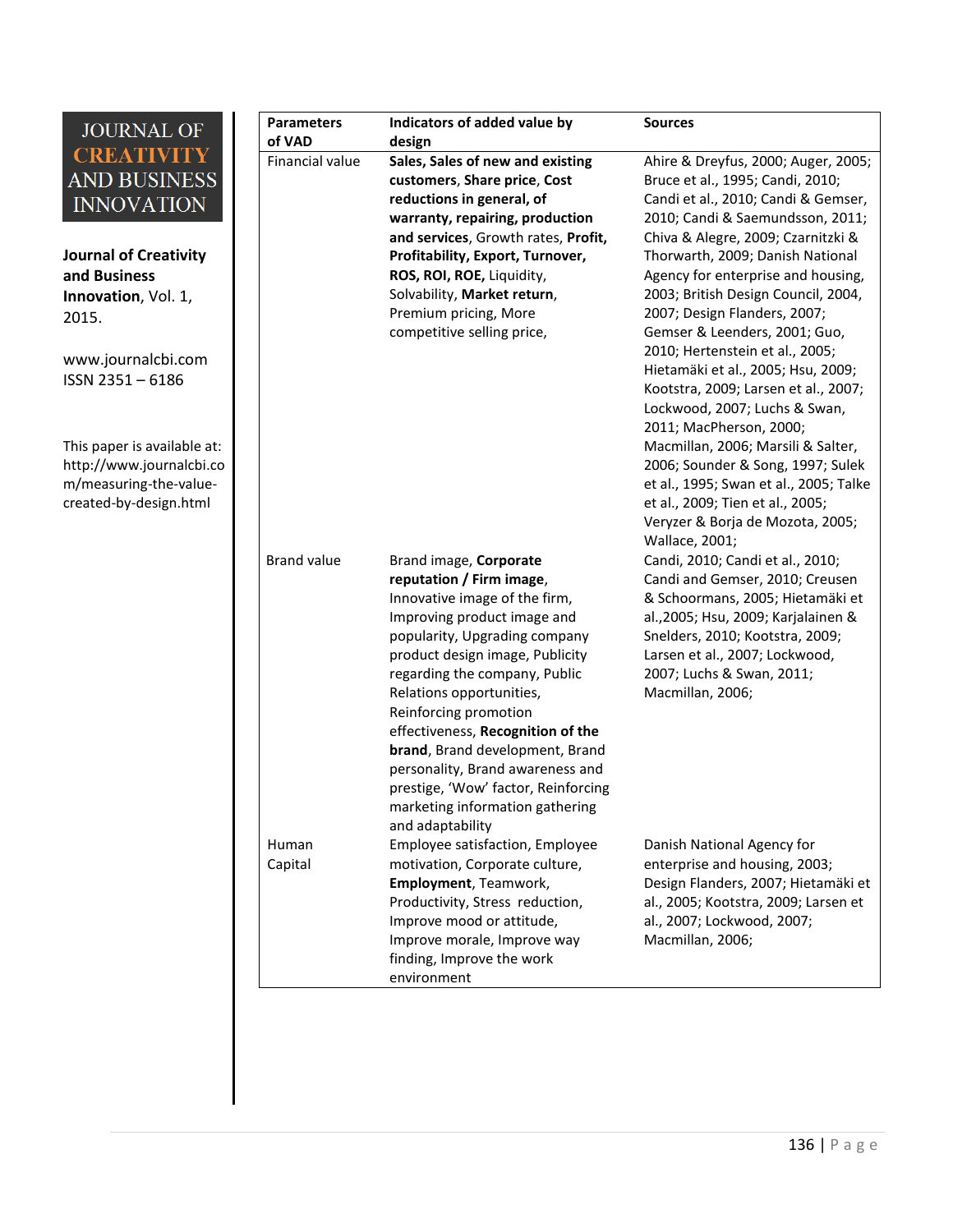**Journal of Creativity and Business Innovation**, Vol. 1, 2015.

[www.journalcbi.com](http://www.journalcbi.com/) ISSN 2351 – 6186

This paper is available at: [http://www.journalcbi.co](http://www.journalcbi.com/ideation-using-analogies.html) [m/measuring-the-value](http://www.journalcbi.com/ideation-using-analogies.html)[created-by-design.html](http://www.journalcbi.com/ideation-using-analogies.html) 

| Social<br>Responsibility            | Improve sustainability, Post<br>consumer choice through<br>sustainable design, Environmental<br>impact, Whole life value,<br>Ecological foot print, Stressing<br>social and cultural performances,<br>Considering environmental design                                                                                                                                                                                                                                                                                                                                                                                                                      | Hsu, 2009; Kootstra, 2009;<br>Lockwood, 2007; Luchs & Swan,<br>2011; Macmillan, 2006;                                                                                                                                                                                                                                                                                                                                                                                                                                                                                                                                        |
|-------------------------------------|-------------------------------------------------------------------------------------------------------------------------------------------------------------------------------------------------------------------------------------------------------------------------------------------------------------------------------------------------------------------------------------------------------------------------------------------------------------------------------------------------------------------------------------------------------------------------------------------------------------------------------------------------------------|------------------------------------------------------------------------------------------------------------------------------------------------------------------------------------------------------------------------------------------------------------------------------------------------------------------------------------------------------------------------------------------------------------------------------------------------------------------------------------------------------------------------------------------------------------------------------------------------------------------------------|
| Parameter<br>s of VAD               | Indicators of added value by design                                                                                                                                                                                                                                                                                                                                                                                                                                                                                                                                                                                                                         | Sources                                                                                                                                                                                                                                                                                                                                                                                                                                                                                                                                                                                                                      |
| User value                          | <b>Market share, Customer</b><br>satisfaction, Improve usability,<br>Reduction of customer complaints,<br>Customer base, Customer loyalty,<br>Word of mouth, Repurchase<br>intention, Delight, Usability, Forges<br>closer relationships with customers,<br>Develop communities of customers,<br>Perceived preference, Willingness<br>to pay, Purchase intention, Deeper<br>consumer connections, Product<br>liking, Products more in tune with<br>the customers, Designing a good<br>human-machine interface, Bolder<br>consumer expectations, Quality,<br>Categorization, Safety, Cue for<br>product use, Cue for features /<br>functionalities / quality | Ahire & Dreyfus, 2000; Bloch, 1995;<br>Candi, 2010; Candi et al., 2010;<br>Chitturi et al., 2008; Chiva & Alegre,<br>2009; Creusen & Schoormans, 2005;<br>British Design Council, 2007; Hoegg &<br>Alba, 2011; Hoegg et al., 2010;<br>Hietamäki et al., 2005; Hsu, 2009; ;<br>Kim & Chhajed, 2000; Kootstra, 2009;<br>Kreuzbauer & Malter, 2005Larsen et<br>al., 2007; Lockwood, 2007; Luchs &<br>Swan, 2011; Noble & Kumar, 2008<br>and 2010; Page & Herr, 2002;<br>Petersen et al., 2005; Roy & Riedel,<br>1997; Sulek et al., 1995; Swink, 2000;<br>Tien et al., 2005; Veryzer & Borja de<br>Mozota, 2005; Verganti, 2006 |
| Intellectual<br>Property<br>Process | Design patents, Trademarks,<br>Copyrights<br>Productivity, Payback time, Time to<br>market, Speed to market,<br>Technique upgrade, Efficiency,<br>Coordinated supply chain,<br>Development duration, Speed of<br>introducing new products,<br>Shortening the length of the NPD<br>process, Ease of manufacturing and<br>maintenance, Meeting safety<br>requirements and regulations,<br>Upgrading product quality level,<br>Improving design and development<br>procedures, Reinforcing technical<br>cooperation, Forges closer relations<br>with suppliers, Extends shelf life,<br>Timeliness of after sales service                                       | Lockwood, 2007; Peter & Burkhard,<br>2010;<br>Ahire & Dreyfus, 2000; Bush et<br>al., 2010 ; Bruce et al., 1995; Candi &<br>Gemser, 2010; Hietamäki et al., 2005;<br>Hoetker et al., 2007; Hsu, 2009;<br>Kootstra, 2009; Larsen et al., 2007;<br>Lockwood, 2007; Luchs & Swan, 2011;<br>Marion & Meyer, 2011; Swan et al.,<br>2005; Veryzer & Borja de Mozota,<br>2005;                                                                                                                                                                                                                                                       |
| Strategy                            | <b>Enable product and service</b><br>innovation, Competitiveness,<br>Development of new markets,<br>Development of new<br>products/services, Entry into new<br>markets, Resistance to imitation,                                                                                                                                                                                                                                                                                                                                                                                                                                                            | British Design Council, 2007; Candi,<br>2010; Candi & Gemser, 2010; Candi &<br>Saemundsson, 2011; Gemser &<br>Leenders, 2001; Hietamäki et al.,<br>2005; Hsu, 2009; Kootstra, 2009;<br>Lockwood, 2007; Marsili & Salter,                                                                                                                                                                                                                                                                                                                                                                                                     |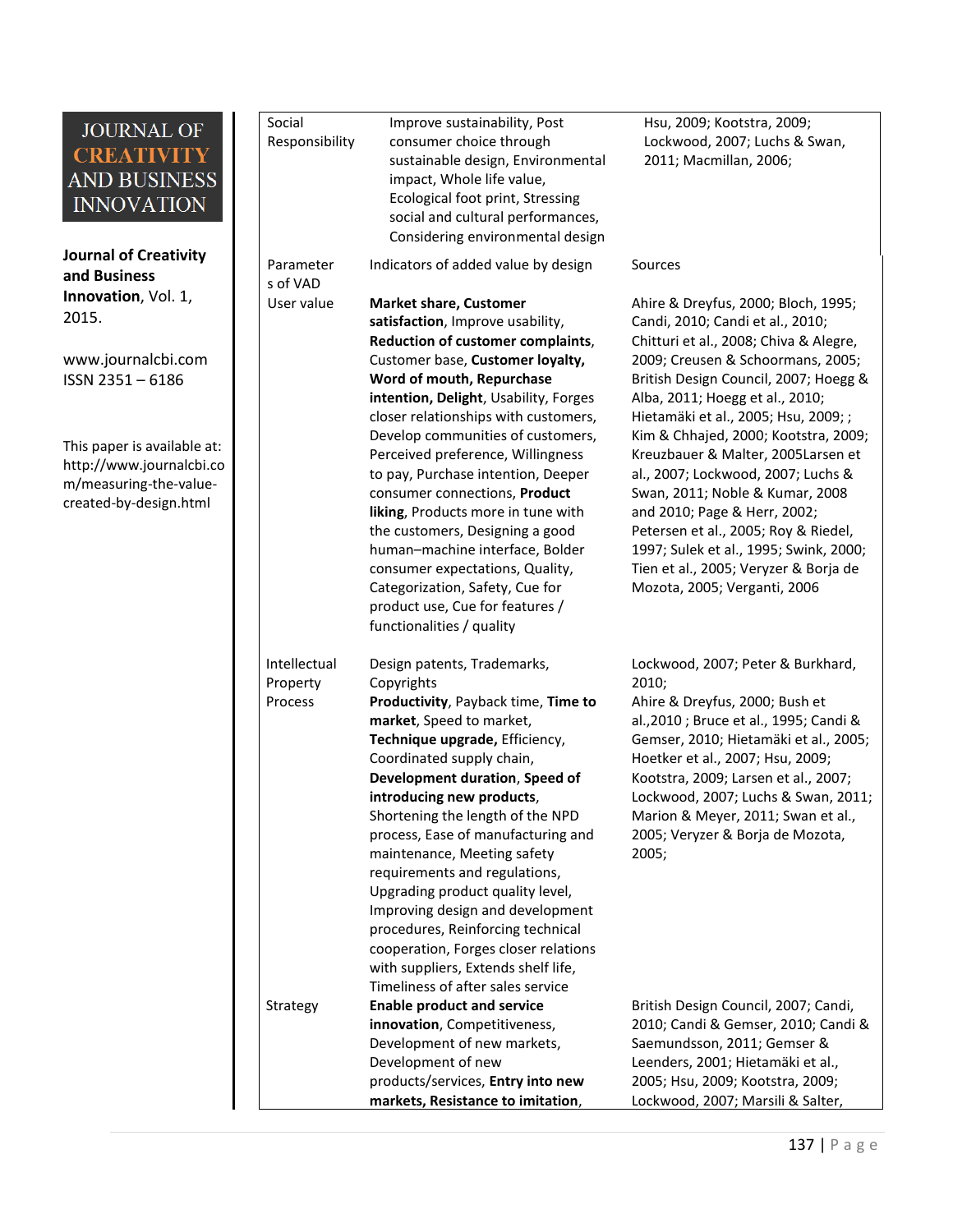

**Journal of Creativity and Business Innovation**, Vol. 1, 2015.

**2**

[www.journalcbi.com](http://www.journalcbi.com/) ISSN 2351 – 6186

This paper is available at: [http://www.journalcbi.co](http://www.journalcbi.com/ideation-using-analogies.html) [m/measuring-the-value](http://www.journalcbi.com/ideation-using-analogies.html)[created-by-design.html](http://www.journalcbi.com/ideation-using-analogies.html) 

Encourages development of joint ventures, Be different to the offerings of competitors, Extends the product range, Allows a flexible response to uncertain environments. 2006; Roy & Riedel, 1997; Sanchez & Mahoney, 1996; Talke et al., 2009; Verganti, 2008;

**Note: Indicators in** bold **are found to be positively and significantly influenced by design.**

**Table 1:** Summary of design parameters and indicators

#### **3 Research Method**

Our unique mixed method approach allows us to gather very rich material for gaining the most complete possible overview of VAD generated within an organization. To test the potential role and importance of the eight parameters summarized in Table 1, we started organizing various focus group meetings bringing together experts from private design agencies, government organizations and academia. Our focus groups discussed and evaluated all indicators and parameters already found in the literature. These experts were also involved in brainstorm sessions to come up with undocumented parameters and / or indicators of VAD. Brainstorm sessions resulted in a large wall with more than 200 Post-it notes. Each Post-it note was discussed by our experts and categorized in groups of similar parameters of VAD. The collected knowledge and inputs of the different experts had an important surplus value, helping us to ensure a complete overview. Table 2 summarizes the number of meetings, their duration and the people involved. All eight parameters suggested by the literature turned out to be relevant in the focus group meetings and came up during the brainstorm sessions.

|                                          | <b>Duration</b>                                   | People involved                                                                                                                                                     |
|------------------------------------------|---------------------------------------------------|---------------------------------------------------------------------------------------------------------------------------------------------------------------------|
| Focus group<br>$9 - 2010$                | 4 hours                                           | 6 academics, 3 designers, 3 people from design<br>organizations                                                                                                     |
| Focus group<br>10-2010                   | 4 hours                                           | 2 academics, 2 designers, 1 innovation consultant, 1<br>person from the collective center of the Belgian<br>technology industry                                     |
| <b>Brainstorm</b><br>session 10-<br>2010 | 4 hours                                           | 3 academics, 3 designers, 1 innovation consultant, 1<br>person from the collective center of the Belgian<br>technology industry,                                    |
| Online mind<br>map                       | Online from<br>25-10-2010<br>until 20-11-<br>2010 | 2 academics, 1 designer, 1 design organization                                                                                                                      |
| Focus group<br>11-2010                   | 2 hours                                           | 2 academics, 1 designer, 1 person from the collective<br>center of the Belgian technology industry                                                                  |
| Focus group<br>12-2010                   | 4 hours                                           | 4 academics, 1 designer, 1 innovation consultant, 2<br>people from design organizations                                                                             |
| Focus group<br>4-2011                    | 3 hours                                           | 2 academics, 1 designer, 1 innovation consultant, 1<br>person from the collective center of the Belgian<br>technology industry, 1 person from a design organization |
| Focus group                              | 2 hours                                           | 2 academics, 2 designers                                                                                                                                            |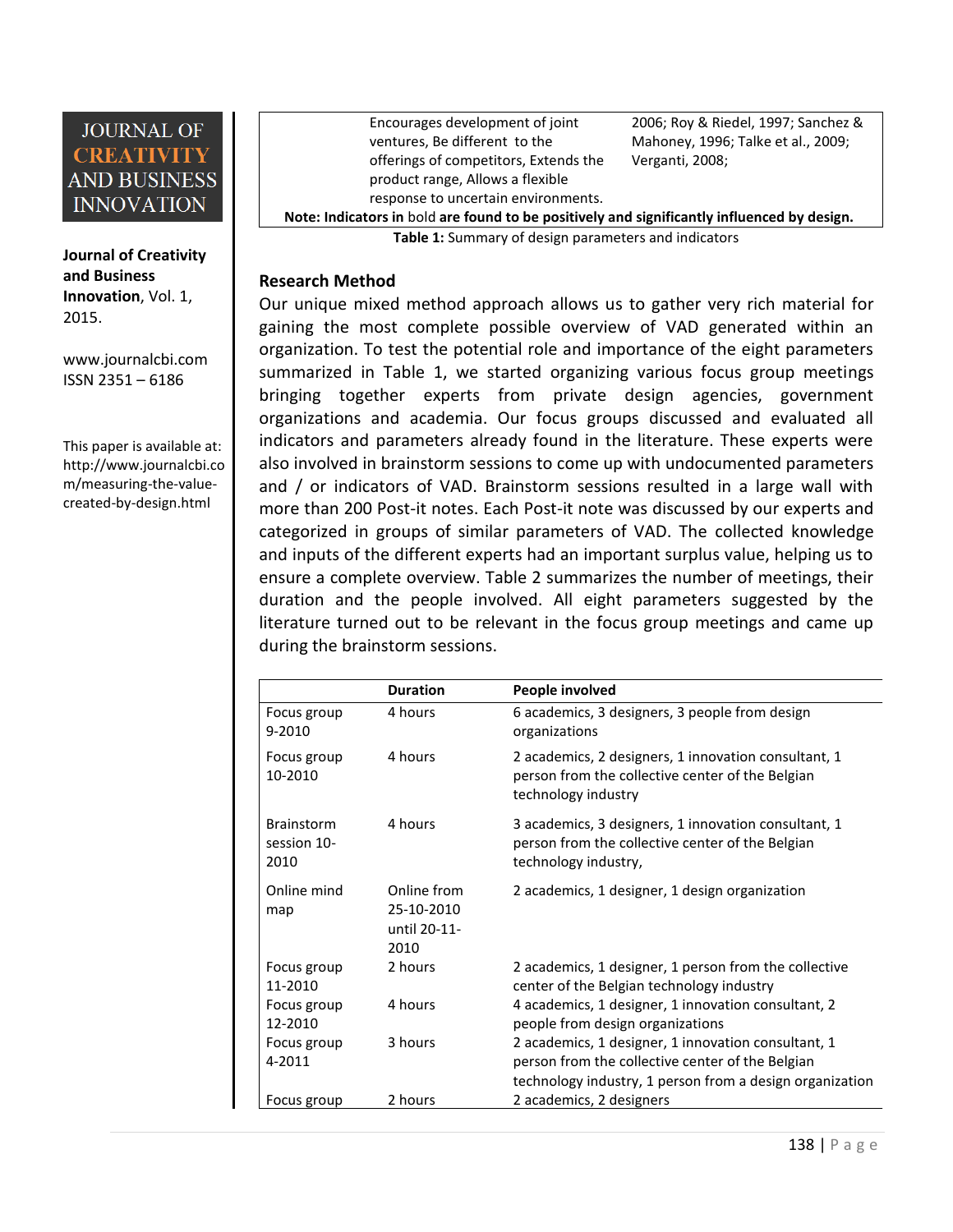**Journal of Creativity and Business Innovation**, Vol. 1, 2015.

[www.journalcbi.com](http://www.journalcbi.com/) ISSN 2351 – 6186

This paper is available at: [http://www.journalcbi.co](http://www.journalcbi.com/ideation-using-analogies.html) [m/measuring-the-value](http://www.journalcbi.com/ideation-using-analogies.html)[created-by-design.html](http://www.journalcbi.com/ideation-using-analogies.html) 

6-2011 Focus group 7-2011 Focus group 10-2011

3 hours 3 academics, 3 designers, 1 innovation consultant, 2 people from design organizations 3 hours 5 academics, 3 designers, 1 innovation consultant, 2 people from design organizations, 1 person from the [collective center of the Belgian technology industry](http://www.sirris.be/collective_centre.aspx)

**Table 2**: Overview focus group meetings and brainstorm sessions

For the second testing phase, we chose a qualitative research approach to study the parameters of VAD in a business context. Since the area is rather new and it is hard to find practical data on the added value by design, we opted for a multiple-case study approach (Eisenhardt, 1989). Our objective is to obtain an overall understanding of VAD for organizations. Semi-structured interviews were used. These types of interviews provide freedom and flexibility during each interview, but still keep the focus on relevant central issues (Eisenhardt, 1989; Yin, 2003). A series of interviews were conducted with senior , technical or design managers in different types of firms, ranging from large to small and from manufacturing to service companies. All cases are organizations conscious of the added value design can generate. The focus group meetings were used to select the companies involved: the design experts judged whether or not the cases were suitable to be incorporated in our study. The oral transcripts of each interview, company descriptions, e-mails, website information, memos, leaflets and articles about the organizations involved were gathered and analyzed. The use of multiple data sources allowed us to triangulate our findings, and in this way to enhance the validity of our analysis (Yin, 1994, 2003). Table 3 gives a brief overview of the interview data for each case company. Our analysis was supported by NVivo in order to improve the reliability of the research process (Miles & Huberman, 1994; Silverman 2005). We used a theoretically informed coding scheme to guide the analysis of our data (Saunders et al, 2008; Strauss & Corbin, 1998), which helped us to set up thematic matrices (Miles & Huberman, 1994). We cross-validated the documents and oral transcripts by comparing the observations based on the documents with the observations provided by the interviewees to ensure data triangulation and construct validity (Miles & Huberman, 1994 and Yin, 2003).

| <b>Case Company</b>                    | <b>Position</b>                  | <b>Hours of</b><br>interview data | Number of             |
|----------------------------------------|----------------------------------|-----------------------------------|-----------------------|
|                                        | respondent(s)                    |                                   | documents per<br>case |
| 1 Decorative<br>furniture fittings     | Owner                            | 1.5                               | 6                     |
| 2 Functional and<br>emergency lighting | Director Development<br>Lighting | 1.5                               | 3                     |
|                                        | Design coordinator               | 2.5                               |                       |
| 3 Wireless                             | Co-owner                         | 2.5                               | 5                     |
| monitoring                             | Web developer                    | 0.5                               |                       |
|                                        | Management<br>assistant          | 0.5                               |                       |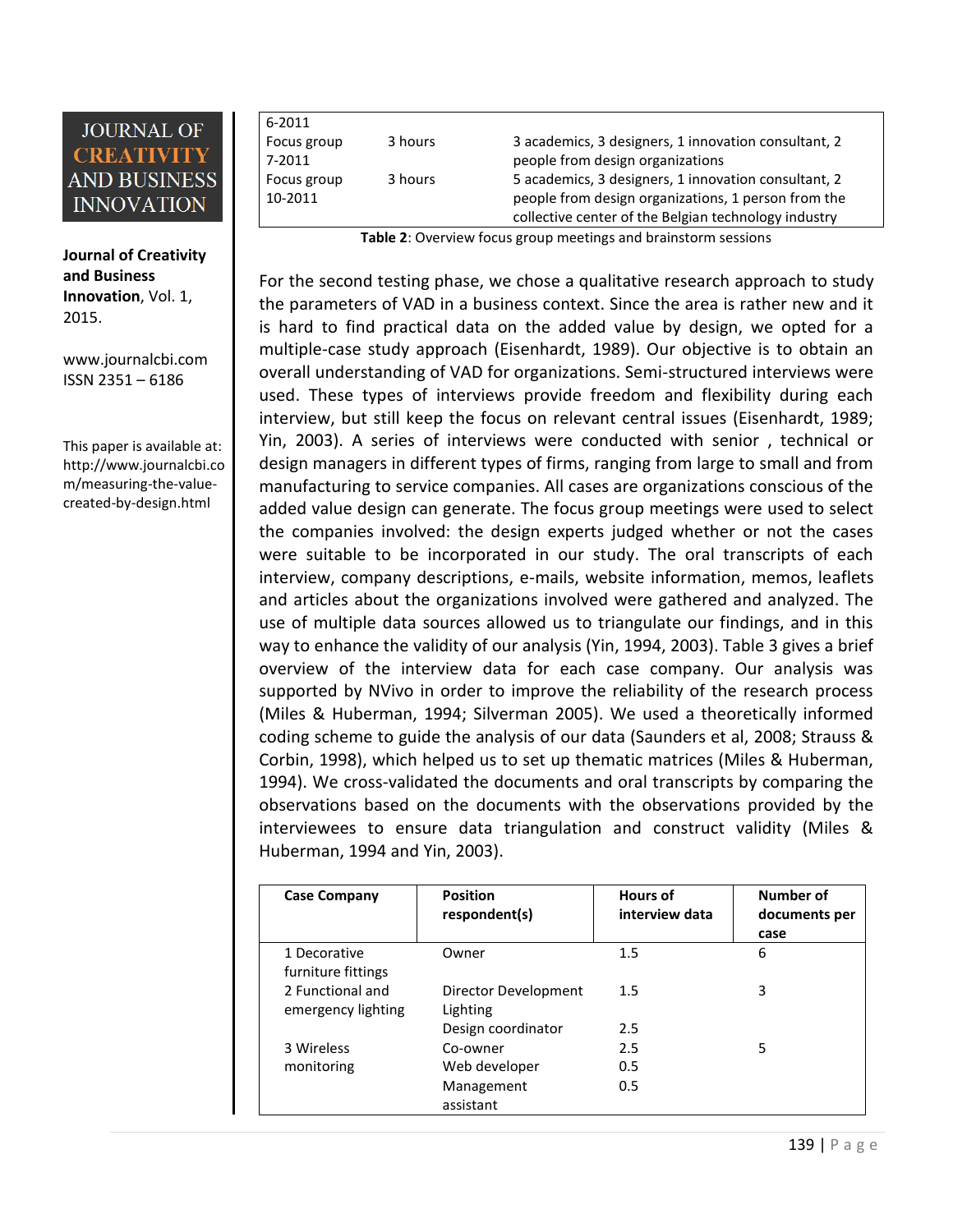**Journal of Creativity and Business Innovation**, Vol. 1, 2015.

[www.journalcbi.com](http://www.journalcbi.com/) ISSN 2351 – 6186

**4**

This paper is available at: [http://www.journalcbi.co](http://www.journalcbi.com/ideation-using-analogies.html) [m/measuring-the-value](http://www.journalcbi.com/ideation-using-analogies.html)[created-by-design.html](http://www.journalcbi.com/ideation-using-analogies.html) 

| 4 Radiators    | Designer           | 1              | 8  |
|----------------|--------------------|----------------|----|
|                | Communication-and  | 1              |    |
|                | marketing manager  |                |    |
| 5 Translation  | Owner              | 1              | 1  |
| agency         | Chief Innovation   | 1              |    |
|                | Officer 1          |                |    |
|                | Chief Innovation   | 1              |    |
|                | Officer 2          |                |    |
| 6 Law firm     | Founder            | $\overline{2}$ | 2  |
| 7 Fast moving  | Vice-president     | 1              | 4  |
| consumer goods | Procurement        |                |    |
| retailer       | Design coordinator | $\overline{2}$ |    |
| Total          | 13                 | 19             | 31 |

**Table 3:** Summary of interview data used for analysis

#### **5 Research results and discussion**

The following section discusses the results from the focus group sessions, the brainstorm sessions and the case study interviews.

#### **Focus group sessions and brainstorm sessions**

All eight parameters suggested by the literature turned out to be relevant in the focus group meetings and came up during the brainstorm sessions. Additionally the brainstorm sessions provided a number of novel indicators for the following parameters: Human capital, User value, Social responsibility and Process. First, in terms of Human capital, public design organizations have witnessed from their own experience that design clearly favors Human capital. They indicate that design use decreases labor turnover, increases retention of personnel and reduces absence rate. For the parameter User value, our participants suggested the following additional indicators: increase in the number of new products / market penetration, usefulness, price perception, affordability, timeless style and continuity in style. Moreover, the designers involved stressed that their design is more effective when the values communicated are confirmed by the customers using them. The designers mentioned they incorporate Social responsibility aspects like transport reduction, recyclability of materials and lowering of the CO2 emission when presenting their project to the customer. Concerning the parameter Process, all respondents were convinced of the fact that design can simplify the production and/or service process. As a result of the brainstorm sessions, these new, relevant indicators were included to our list of indicators used further for our interview questionnaire. Apart from these new indicators, the focus group sessions and brainstorm sessions did not add new parameters to our classification of eight parameters (Table 1) identified in the literature. During our further research process we therefore retain this classification.

#### **Within-case analysis**

We undertook seven case studies, analyzing in-depth interviews and related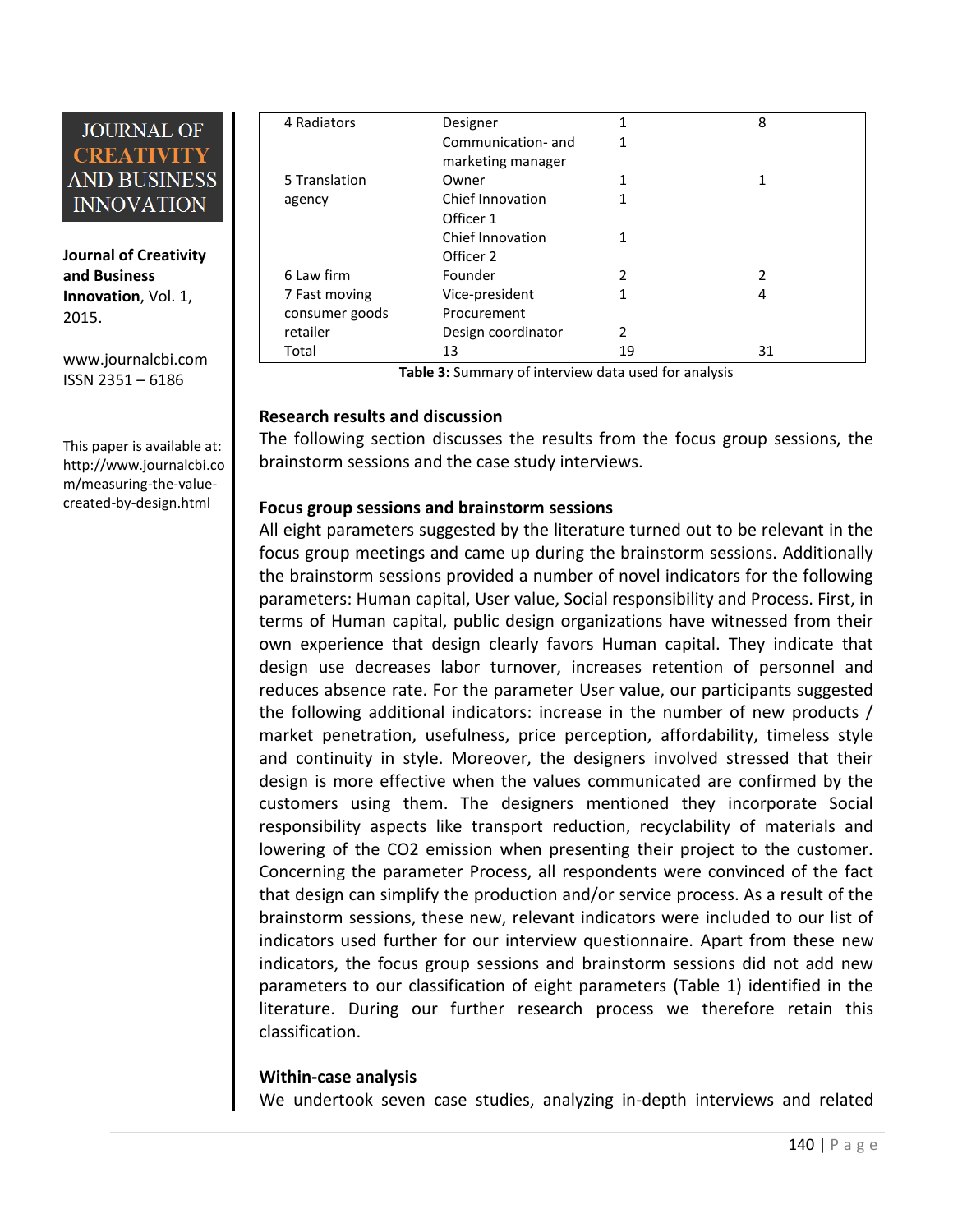**Journal of Creativity and Business Innovation**, Vol. 1, 2015.

[www.journalcbi.com](http://www.journalcbi.com/) ISSN 2351 – 6186

This paper is available at: [http://www.journalcbi.co](http://www.journalcbi.com/ideation-using-analogies.html) [m/measuring-the-value](http://www.journalcbi.com/ideation-using-analogies.html)[created-by-design.html](http://www.journalcbi.com/ideation-using-analogies.html) 

company documents. Each of the interviewed companies is aware of the added value that can be generated by design; during the interviews, all seven parameters were questioned. Since our case material is confidential, we describe the case companies as follows (1) a manufacturer of decorative furniture fittings; (2) a producer of functional lighting for offices and industry, lighting control systems and emergency lighting; (3) a manufacturer of hardware and software for wireless registration and monitoring of crucial control parameters, such as temperature; (4) a manufacturer of heating solutions and design radiators; (5) a translation agency; (6) a law firm focusing on public law and (7) an international food and fast moving consumer goods retailer. Table 4 shows the characteristics of each case.

| Case Company                                 | Founded | Number of<br>employees | Turno<br>ver $(\epsilon)$ | Service/<br>manufacturing    | Internatio<br>nal | Internal or /<br>and external<br>designers |
|----------------------------------------------|---------|------------------------|---------------------------|------------------------------|-------------------|--------------------------------------------|
| 1. Decorative                                | 1954    | 38                     | 5.9                       | Manufacturing                | Yes               | External                                   |
| furniture fittings                           |         |                        | million                   |                              |                   |                                            |
| 2. Functional                                | 1949    | 410                    | 45.8                      | Manufacturing                | Yes               | External and                               |
| and emergency<br>lighting                    |         |                        | million                   |                              |                   | internal                                   |
| 3. Wireless<br>monitoring                    | 2005    | 10                     | n.a.                      | Manufacturing<br>and Service | Yes               | External                                   |
| 4. Radiators                                 | 1962    | 650                    | 75<br>million             | Manufacturing                | Yes               | External and<br>internal                   |
| 5. Translation<br>agency                     | 1990    | 30                     | 6.1<br>million            | Service                      | Yes               | External and<br>internal                   |
| 6. Law firm                                  | 2007    | 11                     | n.a.                      | Service                      | No                | External and<br>internal                   |
| 7. Fast moving<br>consumer goods<br>retailer | 1967    | 13 000                 | 4.4<br>billion            | Manufacturing                | Yes               | External and<br>internal                   |

**Table 4:** Characteristics case companies

 For each case company, we will now first introduce the company, second, explain how it uses design focusing on the design input of the company, and third, discuss the important elements of VAD. These elements are brought together in a summarizing table (Table 5-11) for each company, providing a short overview of the design input and output for each VAD parameter.

#### **Company 1: Decorative furniture fittings**

 This company was founded in 1954, moving from rustic furniture handles to modern and timeless creations. The philosophy of the firm is to deliver excellent quality at competitive prices. Exports represent 95% of the turnover, with main exports to Germany, France, England, Spain and upcoming markets such as Russia, White Russia and Ukraine. Design is of high importance, while the technical aspect is negligible. There is no design department: the owner has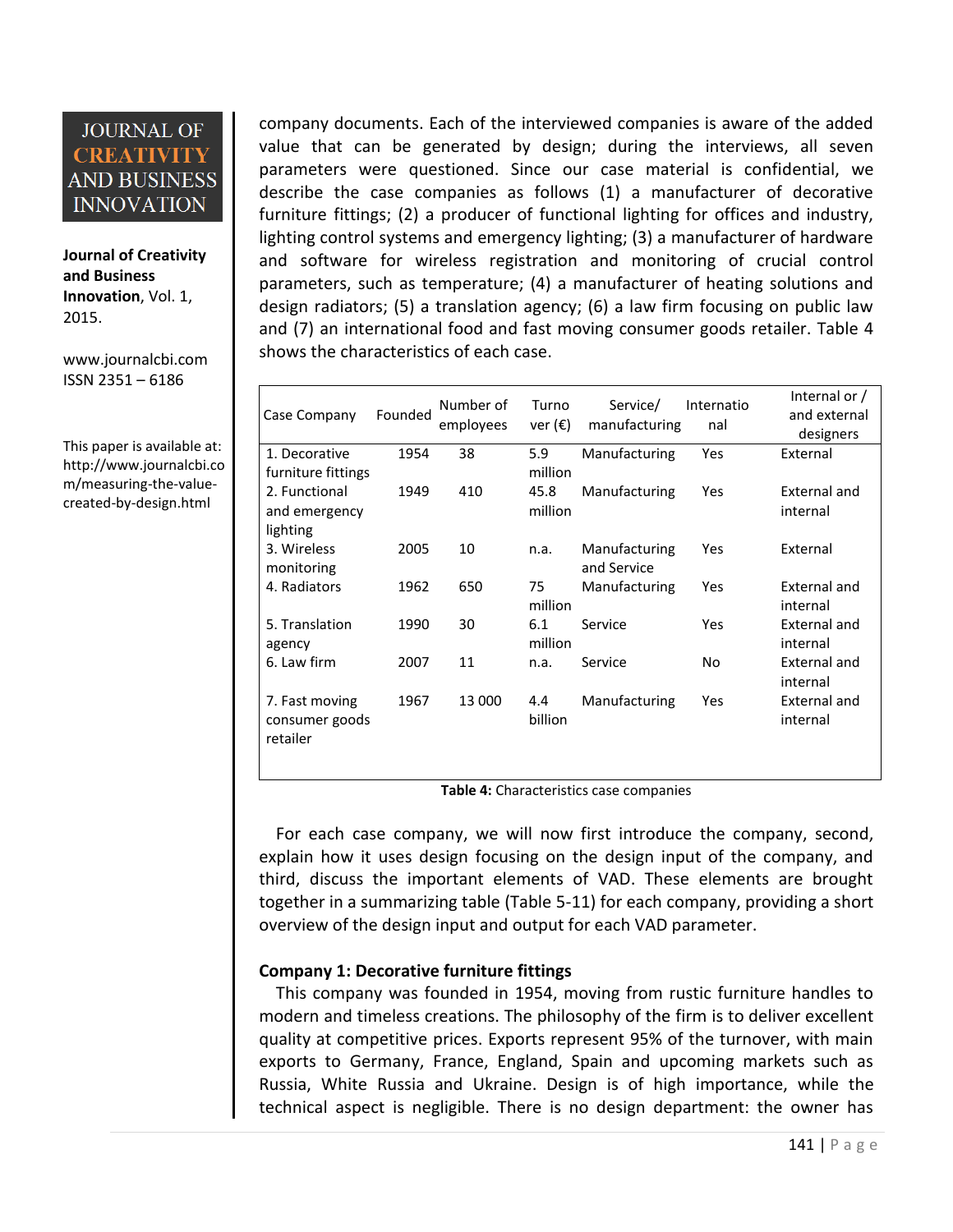**Journal of Creativity and Business Innovation**, Vol. 1, 2015.

[www.journalcbi.com](http://www.journalcbi.com/) ISSN 2351 – 6186

This paper is available at: [http://www.journalcbi.co](http://www.journalcbi.com/ideation-using-analogies.html) [m/measuring-the-value](http://www.journalcbi.com/ideation-using-analogies.html)[created-by-design.html](http://www.journalcbi.com/ideation-using-analogies.html) 

chosen to involve only external designers, because he believes internal designers will lose focus after a while. He prefers to work with international designers since export ads up to 95%. Several employees from purchasing, production and commercial departments are involved to follow up trends and set up the design brief. Designs are double checked with clients and sporadically the end user is involved by customer panels. The owner explains "We now have a program where half a dozen of personnel over a period of three months need to visit a number of fairs, afterwards everyone has to sum up five things that inspired them or were remarkable." This procedure is used to eventually write the design brief that is sent out.

 "In theory, with good design, you can ask more money" (owner company 1). Besides this direct price effect, design is mainly used to differentiate, catch attention and create a company image. Employees are found to be more proud when they contributed to a design that turns out to be successful. User value is created by delivering a mix of furniture fittings that are either timeless in style or attract attention. The owner also mentioned that the company always needs to design new products in order to keep its clients satisfied. The design brief does not include Social Responsibility aspects, even though designers are free to take this into account and it is considered as important for the production process. The process is not influenced by design. Interesting designs of which management thinks they will be successful are protected. The strategy is not directly affected by designers, though the specific product demands a specific design mindset of the company.

| <b>Financial</b>      | <b>Brand</b>          | Human capital          | User                  |
|-----------------------|-----------------------|------------------------|-----------------------|
| Input: No budget,     | Input: Design to      | Input: Only external   | Input: Opinion asked  |
| designers paid on     | attract attention.    | designers, employees   | about proposals, just |
| commission.           | Output: Influence on  | attend design fairs to | before production,    |
| Output: Premium       | the company image.    | keep up with design    | minimal adjustments   |
| pricing possible.     |                       | trends.                | are made. Output:     |
|                       |                       | Output: Proud          | Timeliness style and  |
|                       |                       | employees when         | new samples on a      |
|                       |                       | they contributed to a  | regular basis keep    |
|                       |                       | design that is         | clients satisfied.    |
|                       |                       | successful.            |                       |
| Social responsibility | Intellectual property | Process                | Strategy              |
| <b>Output: Less</b>   | Output: IP in the     | Output: Not affected,  | Output: Design based  |
| influence from        | form of design        | design must follow.    | sector, designers     |
| designers, more       | shoots.               |                        | have no influence.    |
| technological         |                       |                        |                       |

 **Table 5:** Parameters of VAD in company 1 and their respective design input and output

#### **Company 2: Functional and emergency lighting**

Company 2 is a large business to business (B2B) company, active in the lighting industry, with sales departments in seven countries. The biggest markets are Belgium, The Netherlands and France. Design is kept in mind, but the focus lies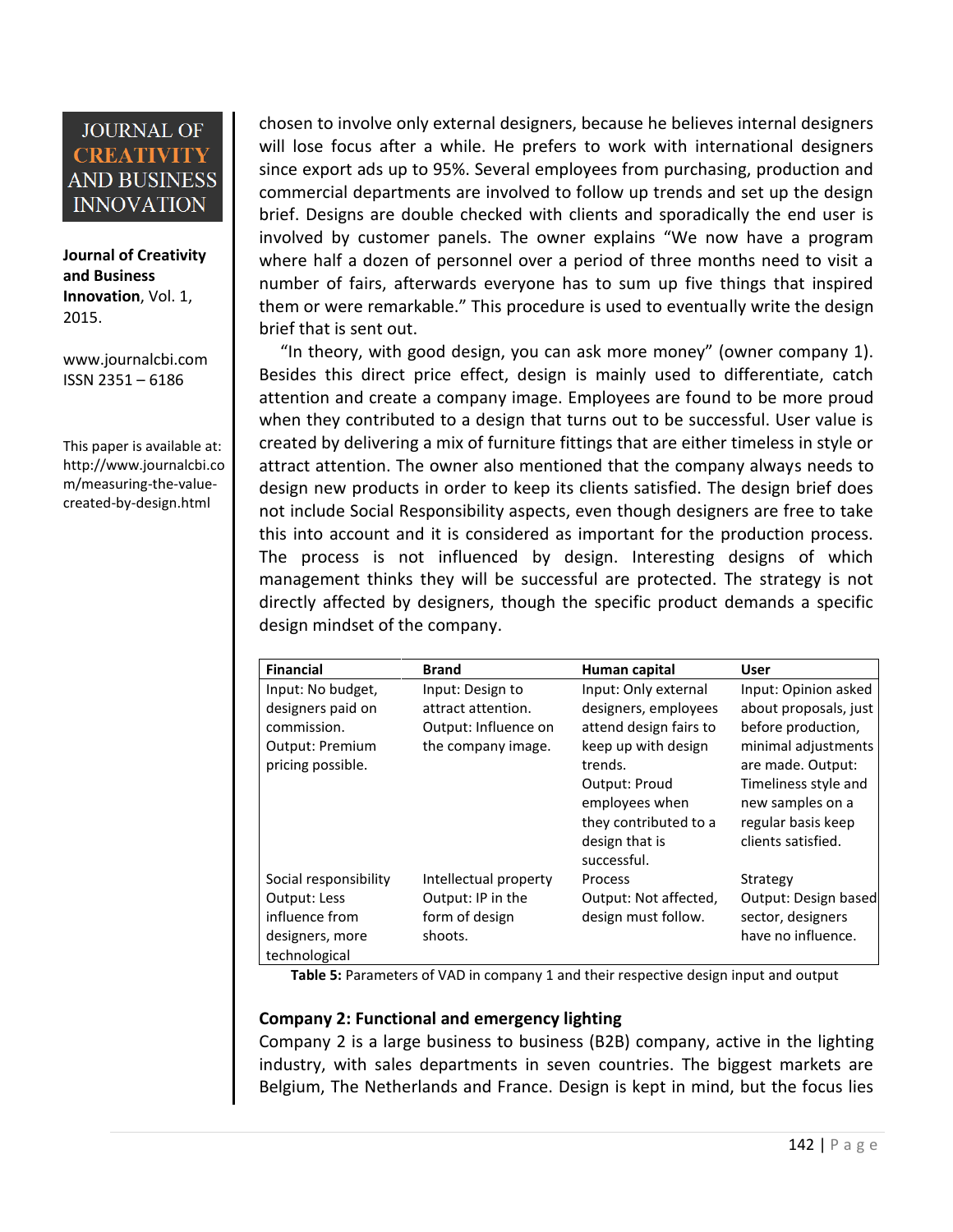**Journal of Creativity and Business Innovation**, Vol. 1, 2015.

[www.journalcbi.com](http://www.journalcbi.com/) ISSN 2351 – 6186

This paper is available at: [http://www.journalcbi.co](http://www.journalcbi.com/ideation-using-analogies.html) [m/measuring-the-value](http://www.journalcbi.com/ideation-using-analogies.html)[created-by-design.html](http://www.journalcbi.com/ideation-using-analogies.html) 

on technology. Mainly Belgian external designers are selected because of their global style and the styling of the lighting armature is guarded by a design coordinator inside the company. Designers are brought in at the beginning of the process after the specification phase. The service of the company is commercially driven and does not include user centered design. So while user information gathered through consumer research or the sales department is passed on to the designers, users are not actively involved.

 Design is believed to come at a cost but is perceived as allowing charging premium prices. Though our interviewees believe design will have a significant impact on the image of the company, they are just starting to give importance to continuity in style and using design eye catchers at fairs to attract customers. Design integration enhanced the motivation and pride of the workers, especially after winning a few design contests motivation increased. Design does not influence the process. The lighting producer gives high importance to social responsibility, but does not include it in the design brief. The designers are free to keep Social Responsibility in mind. IP is of less importance. The Director Development Lighting explained that "we want to innovate and if you're the first or with the first, you have a head start of half a year to two years." With regards to the strategy, the Director Development Lighting explained that "design is written in smaller letters than functionality, but it becomes more important." So still the technology of the product is more important than the design of the product.

| <b>Financial</b>      | <b>Brand</b>            | Human capital        | <b>User</b>            |
|-----------------------|-------------------------|----------------------|------------------------|
| Input: Design budget  | Input: Design eye       | Input: Only external | Input: User is not     |
| is part of            | catchers used on        | designers and a      | directly involved. Big |
| development           | fairs. Consequent       | responsible to guard | internal source of     |
| budget, designers     | image of the product    | the style.           | client information.    |
| paid for every design | line and                | Output: Increase in  |                        |
| pitch or hours        | communication is        | motivation.          |                        |
| worked.               | important.              |                      |                        |
| Output: Premium       | Output: Design to       |                      |                        |
| pricing.              | differentiate           |                      |                        |
| Social responsibility | Intellectual property   | Process              | Strategy               |
| <b>Output: Less</b>   | Output: Limited IP,     | Input: Design is     | Output: No influence   |
| influence from        | being the first is more | integrated at the    | from designers, focus  |
| designers, more       | important               | beginning of the     | on technology          |
| technological         |                         | process. Output: Not |                        |
|                       |                         | affected.            |                        |

**Table 6:** Parameters of VAD in company 2 and their respective design input and output

#### **Company 3: Wireless registration**

Company 3 is a small business with 10 employees, established in 2005 by two brothers-in-law, both civil engineers. Today they are active in the Benelux and France and have several spot orders from EU countries. They operate in the food, pharmaceutical, farming and health industry, where their activity of monitoring temperature and other control parameters is highly important. The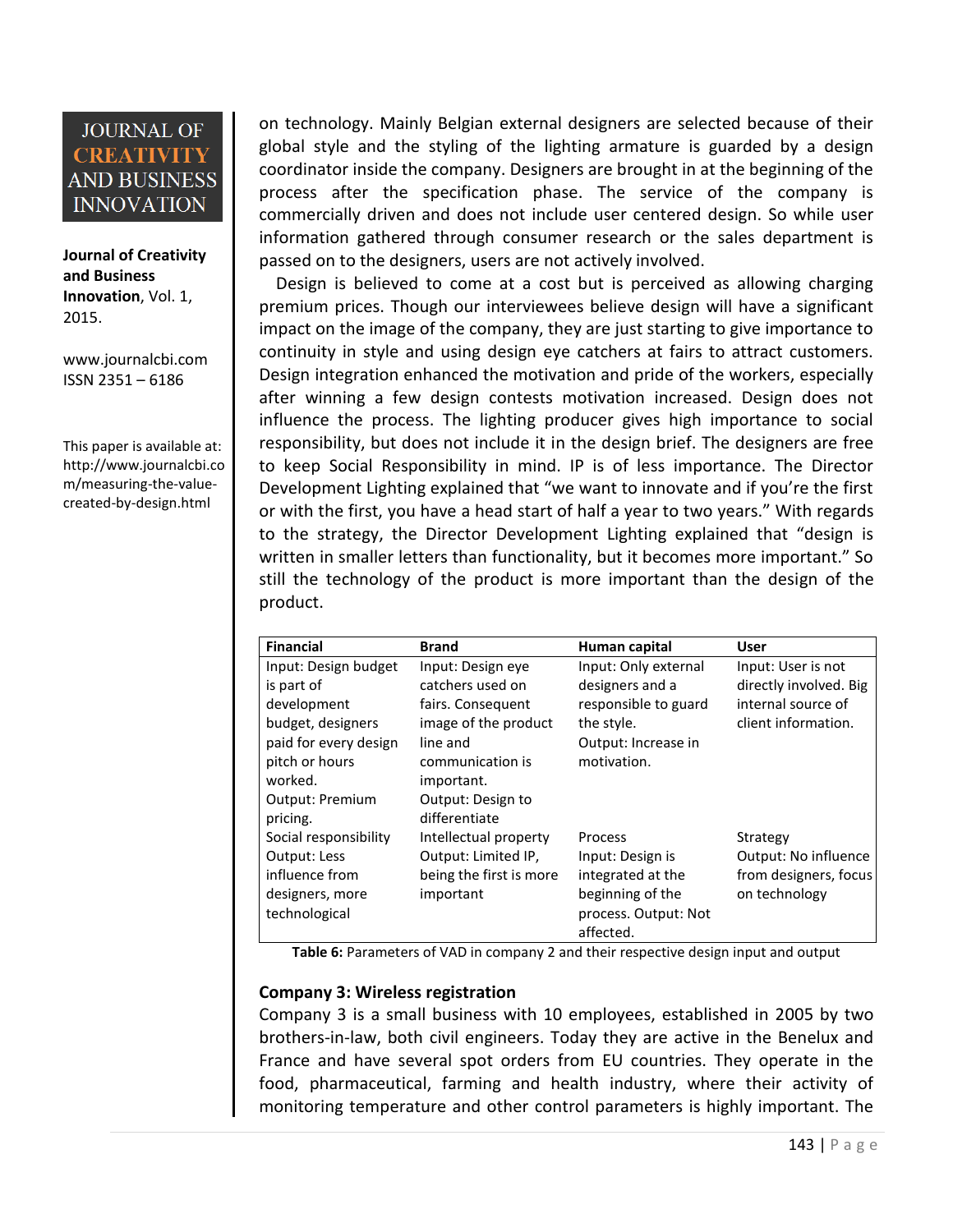**Journal of Creativity and Business Innovation**, Vol. 1, 2015.

[www.journalcbi.com](http://www.journalcbi.com/) ISSN 2351 – 6186

This paper is available at: [http://www.journalcbi.co](http://www.journalcbi.com/ideation-using-analogies.html) [m/measuring-the-value](http://www.journalcbi.com/ideation-using-analogies.html)[created-by-design.html](http://www.journalcbi.com/ideation-using-analogies.html) 

company involved an external design agency to improve their company image and products. This agency had a drastic impact on the owners' view on design. They even engage in design thinking now, which refers to applying design methods and processes such as customer journeys within the organization.

 When implementing design, one of the co-owners clearly saw the effect on Financial value, Brand value, User value, Social Responsibility, and on the development process. He noticed that on the one hand, his sales grew due to design adjustments, while on the other hand his costs also dropped. "Initially there is a bigger upfront investment for the product casing but later production will cost half as much when buying a standard casing" (Co-owner company 3). The original product looked very simple, so simple that there was apparently an image problem: customers did not consider it as very professional. With the help of the design agency, adaptations were made to the logo, brochures and the look and feel of the product. As a result, the company started to get a more professional image, gained new customers and experienced it could even ask for premium prices in certain industries (especially in the pharmaceutical industry). Employees slowly started to get more motivated after seeing the results of design adjustments. "At first, our engineers found the new logo and the mood book a bit overrated, but after seeing the finished brochure and units they got really excited. It was more concrete for them than the logo and mood book" (Coowner company 3).

 Company 3 experienced a large impact using design tools integrating the customer. Growing pains of new products and services could be avoided and products became more quickly in tune with customer needs. "At first we were not interested in sustainability, but through talking with customers who find it of great importance we are trying to find solutions for the batteries that are now being used" (Co-owner company 3). The wireless monitoring company experienced significant changes in the process: customer journeys resulted in more effective installation procedures, while website interfaces providing an overview of their control parameters, were adjusted to the type of industry. IP is believed to be difficult to measure. Although the company's stakeholders put value on it, the owners did not find the time to protect their products, services or even their logo. "Investors think not protecting their products is a risk and believe it adds value to the company."

| <b>Financial</b>      | <b>Brand</b>          | Human capital          | User                    |
|-----------------------|-----------------------|------------------------|-------------------------|
| Input: Design budget  | Output: Design gave   | Input: External design | Input: User is          |
| on project basis.     | them a consequent     | agency.                | involved through        |
| Output: Notable       | image, a professional | Output: Slight         | interviews and          |
| increase in sales.    | image.                | increase in            | customer journeys.      |
| Installation/         |                       | motivation.            | <b>Output: Products</b> |
| development costs     |                       |                        | more in tune with       |
| are brought down.     |                       |                        | customer needs.         |
| Exports not affected. |                       |                        |                         |
| Social responsibility | Intellectual property | Process                | Strategy                |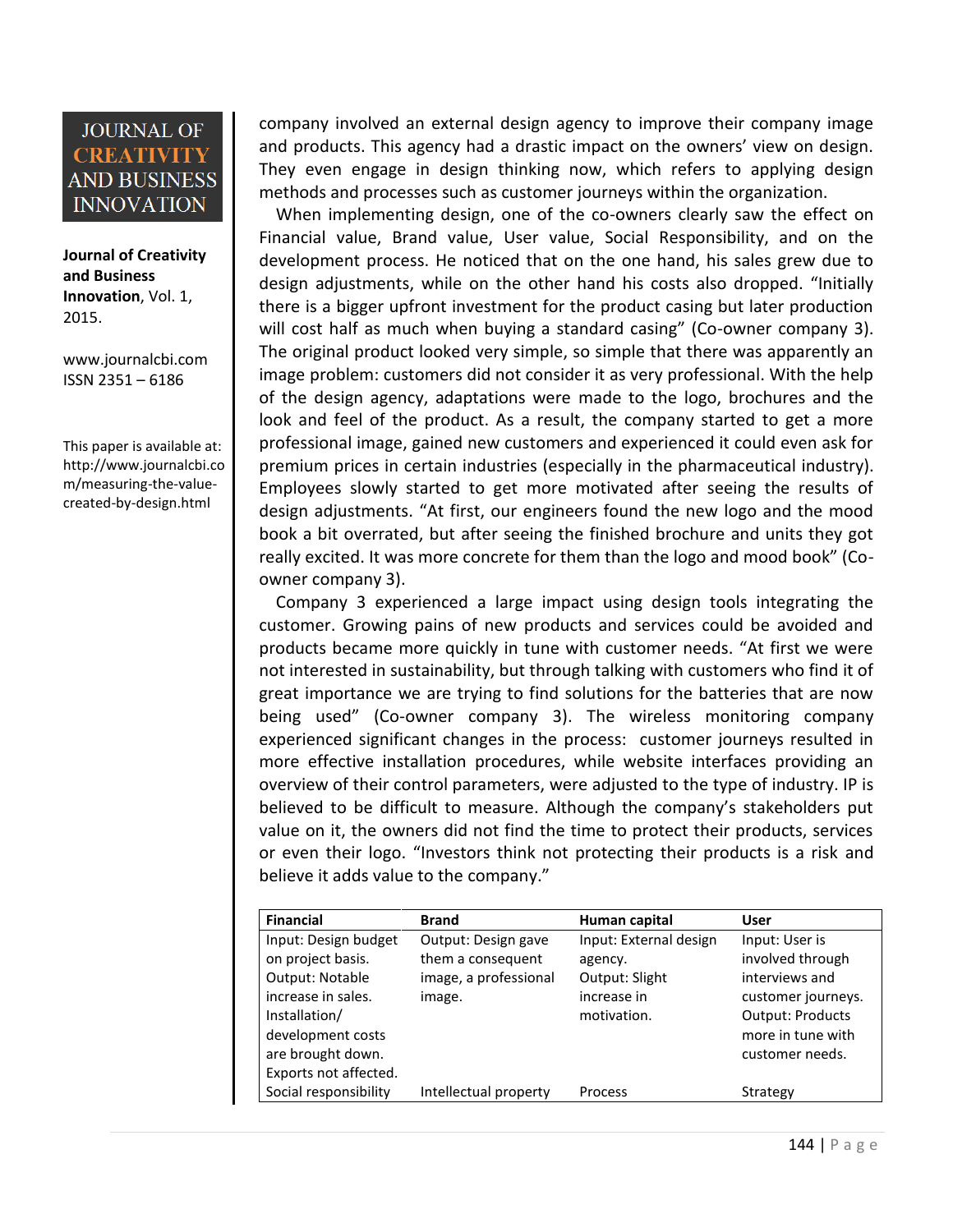**Journal of Creativity and Business Innovation**, Vol. 1, 2015.

[www.journalcbi.com](http://www.journalcbi.com/) ISSN 2351 – 6186

This paper is available at: [http://www.journalcbi.co](http://www.journalcbi.com/ideation-using-analogies.html) [m/measuring-the-value](http://www.journalcbi.com/ideation-using-analogies.html)[created-by-design.html](http://www.journalcbi.com/ideation-using-analogies.html) 

| <b>Output: Beginning</b><br>importance for SR. | Output: No IP due to<br>time trouble. | Output: Affected their<br>services and | Input: Design is new,<br>but owner is |
|------------------------------------------------|---------------------------------------|----------------------------------------|---------------------------------------|
|                                                |                                       | installation process.                  | convinced of VAD                      |
|                                                | .                                     |                                        |                                       |

**Table 7:** Parameters of VAD in company 3 and their respective design input and output

#### **Company 4: Radiators**

The radiator company has been designing, developing and selling radiators and heating systems since 1962. Today they have branches in Belgium, France, The Netherlands, England and Germany. Besides, they export to Australia, United States, China and Japan. Design is a culture in this company: it is positioned in the Marketing Research and Design (MRD) department, where research and marketing work closely together with design. The whole company is highly design-minded and motivated through the inspiration passed on by the founder. The Radiators company employs four internal designers and several external designers on a project basis, coming from all over the world. Because of the very specific technology, external designers have to work closely with the company. Users are not directly consulted, but information about end users is gathered through open days and free studies on heating habits and needs for end users.

 Design is believed to affect turnover and exports, though the interviewees indicate this effect is not measured. In addition, production and repairing costs are lowered because people in different positions are working so closely together in one department, the MRD department. Designers have to keep marketing aspects in mind during product development. "Marketing actually is driven by the product development vision and not by a purely commercial vision" (Marketing manager company 4). They did experience the influence of design on company image when launching their first design radiator. The owner is found to be a real motivator and inspiration for his employees, insisting they become more creative. In their development process, Social Responsibility aspects are taken into account. Products and designs are protected but this is not of high importance. "Basically, we have always said, as long as we are the first to launch the product or design, it is OK" (Designer company 4). He believes the product development process is in place and design and all other aspect must follow this procedure. Design is part of the vision and influences the strategy of the company.

| Financial             | <b>Brand</b>                 | Human capital       | User                   |
|-----------------------|------------------------------|---------------------|------------------------|
| Input: Creative       | Input: Marketing is          | Input: Internal and | Input: End user is not |
| design budget for     | driven by design;            | external designers. | directly involved.     |
| the whole MRD         | designers always             | Designers have room | Output: User value is  |
| department.           | keep the marketing           | to experiment and   | very important,        |
| Output: Effect on     | aspect in mind.              | get career          | especially simplicity  |
| turnover and          | Output: Continuity in        | opportunities.      | of the product.        |
| exports. Reduced      | branding is                  | Output: Proud       |                        |
| production and        | important.                   | workers, motivated  |                        |
| repairing costs       |                              | by their owner.     |                        |
| Social responsibility | <b>Intellectual Property</b> | Process             | Strategy               |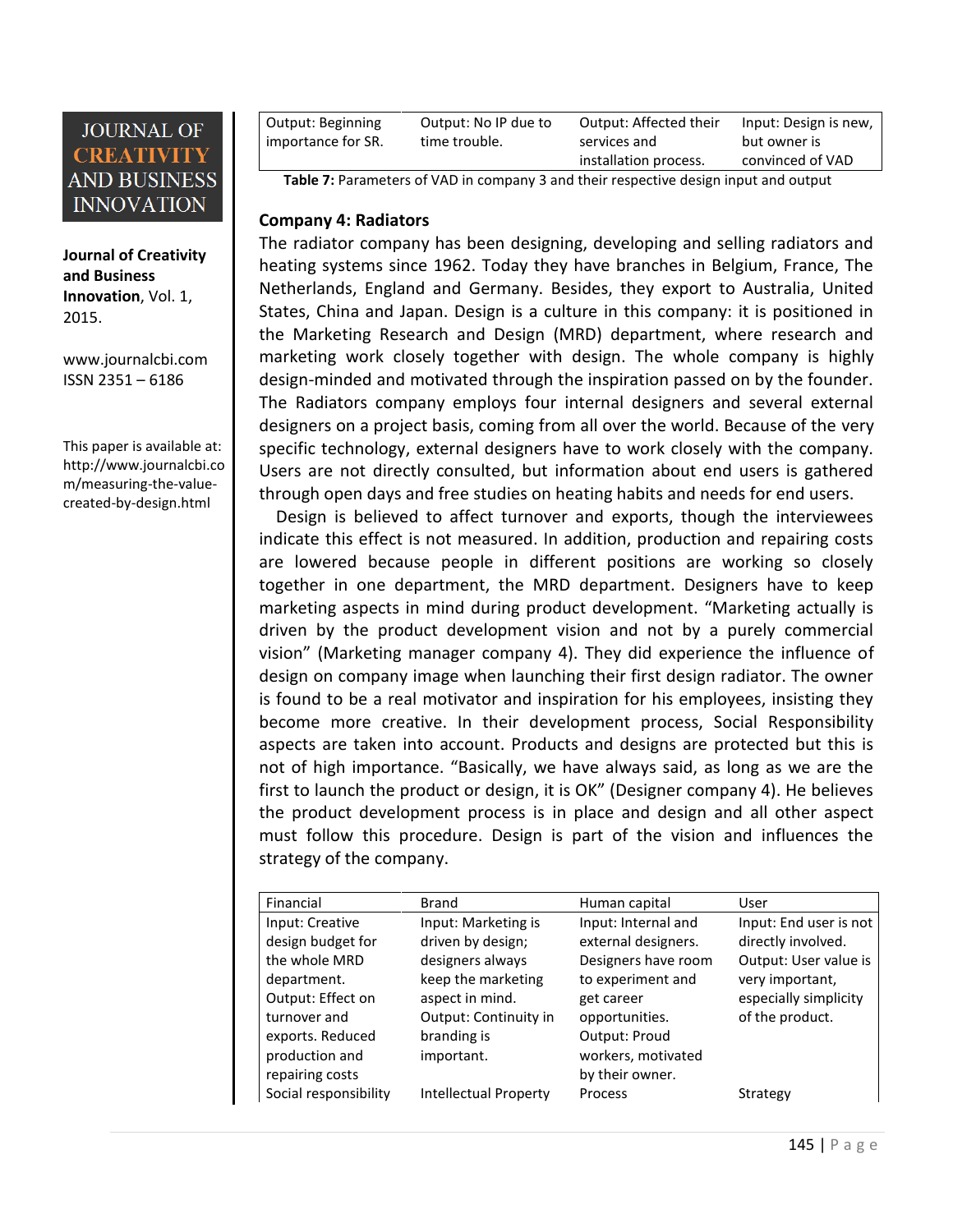**Journal of Creativity and Business Innovation**, Vol. 1, 2015.

[www.journalcbi.com](http://www.journalcbi.com/) ISSN 2351 – 6186

This paper is available at: [http://www.journalcbi.co](http://www.journalcbi.com/ideation-using-analogies.html) [m/measuring-the-value](http://www.journalcbi.com/ideation-using-analogies.html)[created-by-design.html](http://www.journalcbi.com/ideation-using-analogies.html) 

Input: Checklist designers include SR topics.

Output: Limited IP, being the first on the market is more important than IP

Input: Departments and external designers work closely together due to their specific technology.

Input: MRD department. Owner source of design inspiration. Output: Design is part of the vision and influences strategy

Table 8: Parameters of VAD in company 4 and their respective design input and output

#### **Company 5: Translation agency**

This company founded in 1990 offers three services on B2B level, language courses, translations and interpreters. The agency is part of a larger group with branches in China, Russia and France. Design implementation is an initiative of the management team and is passed on through Chief Innovation Officers (CIO) officially working in Marketing and Translation. These CIOs took their first steps into service design only recently, introducing new services and adjusting the company's image.

 The effect on Financial value and Brand value can therefore not yet be evaluated. Design is now used to create a consequent image and improve visibility. The main aim of design is to differentiate the company from its competitors and not to ask premium prices. The interviewee finds User value of high importance for the company, especially usability. For every product or service Social Responsibility is kept in mind. For now, all employees print on 40 gram paper instead of on 60 gram paper and they have a new car policy, restricting them to only use CO2 friendly cars. There is an annually estimated innovation budget for all design investments. Every new innovation is protected when possible. At the same time, our interviewee does not believe the process will become easier when involving the user. The translation agency believes in open innovation involving everyone in the company: every idea is welcome and discussed together with upper management. This on the other hand also influences employee satisfaction. Design clearly has an effect on the company's strategy.

| <b>Financial</b>      | <b>Brand</b>             | Human capital        | <b>User</b>         |
|-----------------------|--------------------------|----------------------|---------------------|
| Input: Part of the    | Output: Design           | Input: 2 CIOs. All   | Input: Users are    |
| innovation budget.    | important to create      | employees            | directly involved   |
| Output: No            | a consequent image       | involved.            | Output: User value  |
| premium pricing.      | and improve              | Output: Increase in  | creation is very    |
| Effect not yet        | visibility. Design to    | motivation.          | important.          |
| recorded.             | differentiate.           |                      |                     |
| Social responsibility | Intellectual<br>property | Process              | Strategy            |
| Input: SR is kept in  | <b>Output: Every</b>     | Input: Open          | Input: Design and   |
| mind                  | innovation is            | innovation; Output:  | being user centered |
| Output: Small         | protected.               | adjustments to the   | is supported on     |
| environmental         |                          | process are possible | corporate level.    |
| contributions where   |                          | and already          |                     |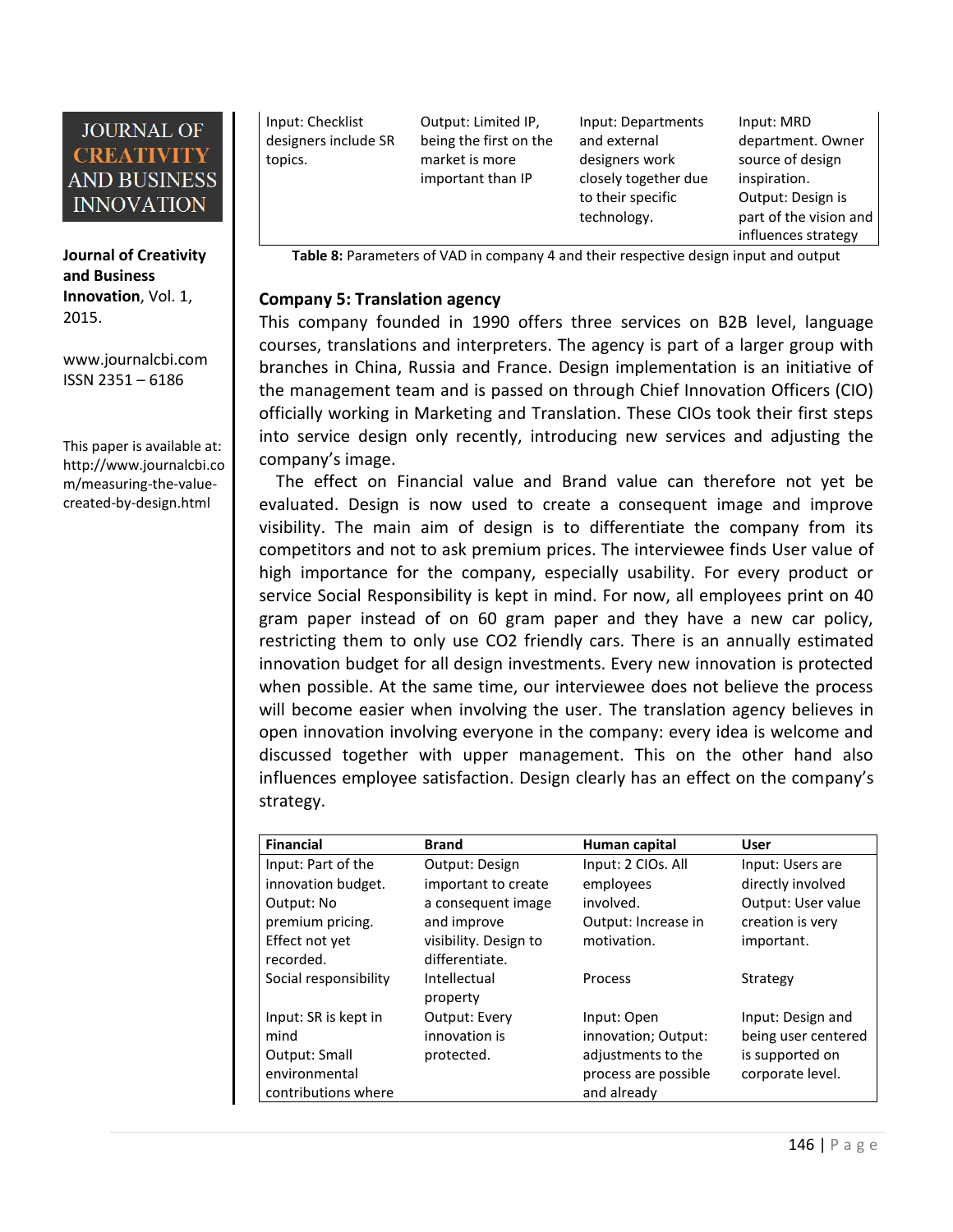

**Journal of Creativity and Business Innovation**, Vol. 1, 2015.

[www.journalcbi.com](http://www.journalcbi.com/) ISSN 2351 – 6186

This paper is available at: [http://www.journalcbi.co](http://www.journalcbi.com/ideation-using-analogies.html) [m/measuring-the-value](http://www.journalcbi.com/ideation-using-analogies.html)[created-by-design.html](http://www.journalcbi.com/ideation-using-analogies.html) 

possible. The contract of the contract of the contract of the influenced by  $\mathbf{v}$ design.

**Table 9:** Parameters of VAD in company 5 and their respective design input and output

#### **Company 6: Law firm**

Company 6 is a law firm active in public law, founded in 2007 with 11 employees and three offices in Belgium. In contrast to other law firms our interviewee, the founder and one of the owners of the company, strongly believes in the image of the company. Instead of communicating in the name of the individual lawyers they communicate in the name of the company. Design is inspired by the founder. He believes that design is an essential differentiator. One of his employees is appointed to guard all design investments and the style of the company.

 The interviewee emphasizes the importance of distinguishing between manufacturing versus service companies and small versus big companies. "Design is always supportive, unless for its differentiating effect where design can have its individual importance." "The Image is of high importance for service companies, since they only have an image to sell, while the others can sell products" (Founder company 6). The interviewee admits that this image also affects the financial values of the company in a good way. Therefore this law firm places high importance on continuity in style through all means of communication. Thanks to the positive effect of design on its image, the law firm attracts interesting profiles. He believes social responsibility and IP are of less importance in the service industry while the product is of high importance. Designers have less influence on Social Responsibility, though the law firm does sponsor charity. Protecting their services with IP is impossible within this sector, although the owner wants to protect his ideas. "User value will generate added value for the client and the Process is crucial when delivering a service." He believes design improves productivity; functional software and databases adjusted to their service are examples. The interviewee concluded by stressing that "if you have a corporate strategy then design helps to realize this strategy."

| <b>Financial</b>      | <b>Brand</b>              | Human capital       | User                   |
|-----------------------|---------------------------|---------------------|------------------------|
| Input: No fixed       | <b>Output: Continuity</b> | Input: One external | Output:                |
| design budget.        | in branding and lay-      | design agency and   | Functionality in their |
| Project based         | out of their              | an internal design  | way of working is      |
| design budget.        | communication is          | responsible.        | more important         |
| Output: Turnover      | very important.           | Output: No          | than the user value.   |
| increase.             | Design to                 | motivation          |                        |
|                       | differentiate.            | increase. Attract   |                        |
|                       |                           | good young          |                        |
|                       |                           | potential.          |                        |
| Social responsibility | Intellectual              | Process             | Strategy               |
|                       | property                  |                     |                        |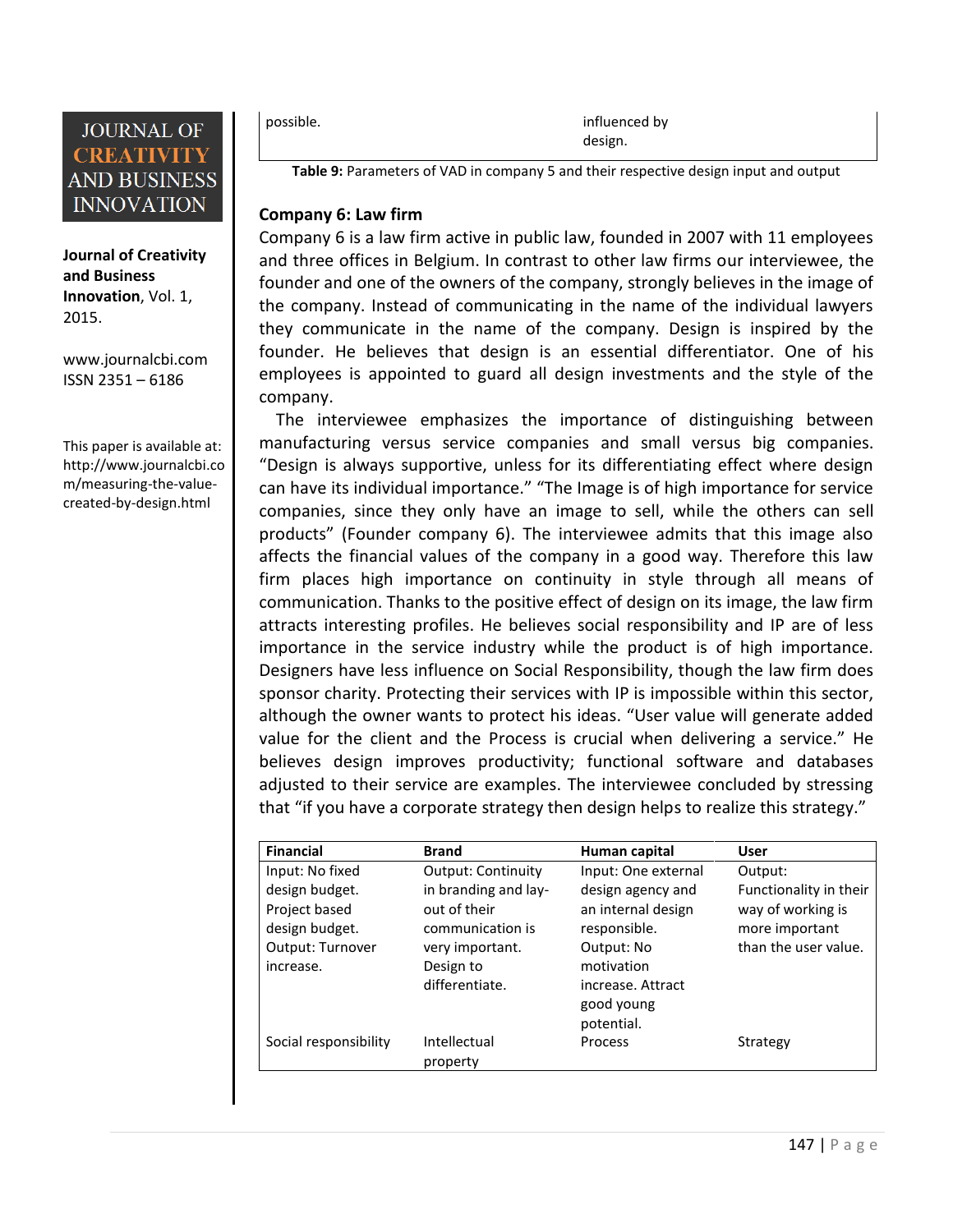**Journal of Creativity and Business Innovation**, Vol. 1, 2015.

[www.journalcbi.com](http://www.journalcbi.com/) ISSN 2351 – 6186

This paper is available at: [http://www.journalcbi.co](http://www.journalcbi.com/ideation-using-analogies.html) [m/measuring-the-value](http://www.journalcbi.com/ideation-using-analogies.html)[created-by-design.html](http://www.journalcbi.com/ideation-using-analogies.html) 

Output: Less influence from designers. Sponsor charity. Output: No IP, difficult in the law sector. Input: Design vision of the owner influences the service delivery process. Output: Tries to make the procedure more functional. Input: Design mindset proceeded by the owner.

Table 10: Parameters of VAD in company 6 and their respective design input and output

#### **Company 7: Fast moving consumer goods and food retailer**

This Belgium food distributor, founded in 1967, is active in six countries and has 2732 stores worldwide. Design is external, but there is an annual design budget and a design coordinating department looking for the best designers per project and integrating them with all other necessary departments. Design is linked to the strategic department, though restructuring of the design management strategy is still in progress. Upper management is motivated to engage in design by attending design committees.

 This retailing company tries to measure the effect of design on turnover but finds it difficult to disentangle design from other inputs such as marketing. Design works together with marketing, whereby the design coordinator finds it crucial to position the design right in relation to the price of the product and the image they want to create. Employees do not feel more motivated by the design of one particular product, because of the high number of products and because they are not involved with the production of the products. The company uses a lot of methods to engage with the end users, because "design is giving attention" (Design coordinator company 7). Our interviewee finds Social Responsibility very important, because of its role for waste management, recyclability, etc. As other retailers, this company deals less with IP, but rather protects specific designs, icons, brands, etc. The interaction between the design department and other departments does not influence the process: "the process is there, regardless of what the design will be" (Design coordinator company 7). Design is not yet fully comprehended as a competitive advantage or a strategy to differentiate from competitors: "The design department is consulted by the strategic board, but for now design has not reached its distinguishing value for this company." (Design coordinator company 7)

| <b>Financial</b>      | <b>Brand</b>         | Human capital       | User                 |
|-----------------------|----------------------|---------------------|----------------------|
| Input: Annual         | Input: Design and    | Input: External     | Input: Several       |
| design budget.        | marketing work       | design agencies and | methods to engage    |
| Output: Turnover      | together. Crucial to | a design            | with end users.      |
| increase, though      | position the design  | coordinating        | Output: Design is    |
| difficult to isolate  | right in relation to | department. Design  | giving attention, in |
| the effect of design. | the price of the     | committees          | terms of usability,  |
| Cost reductions.      | product and the      | organized on        | consistent image,    |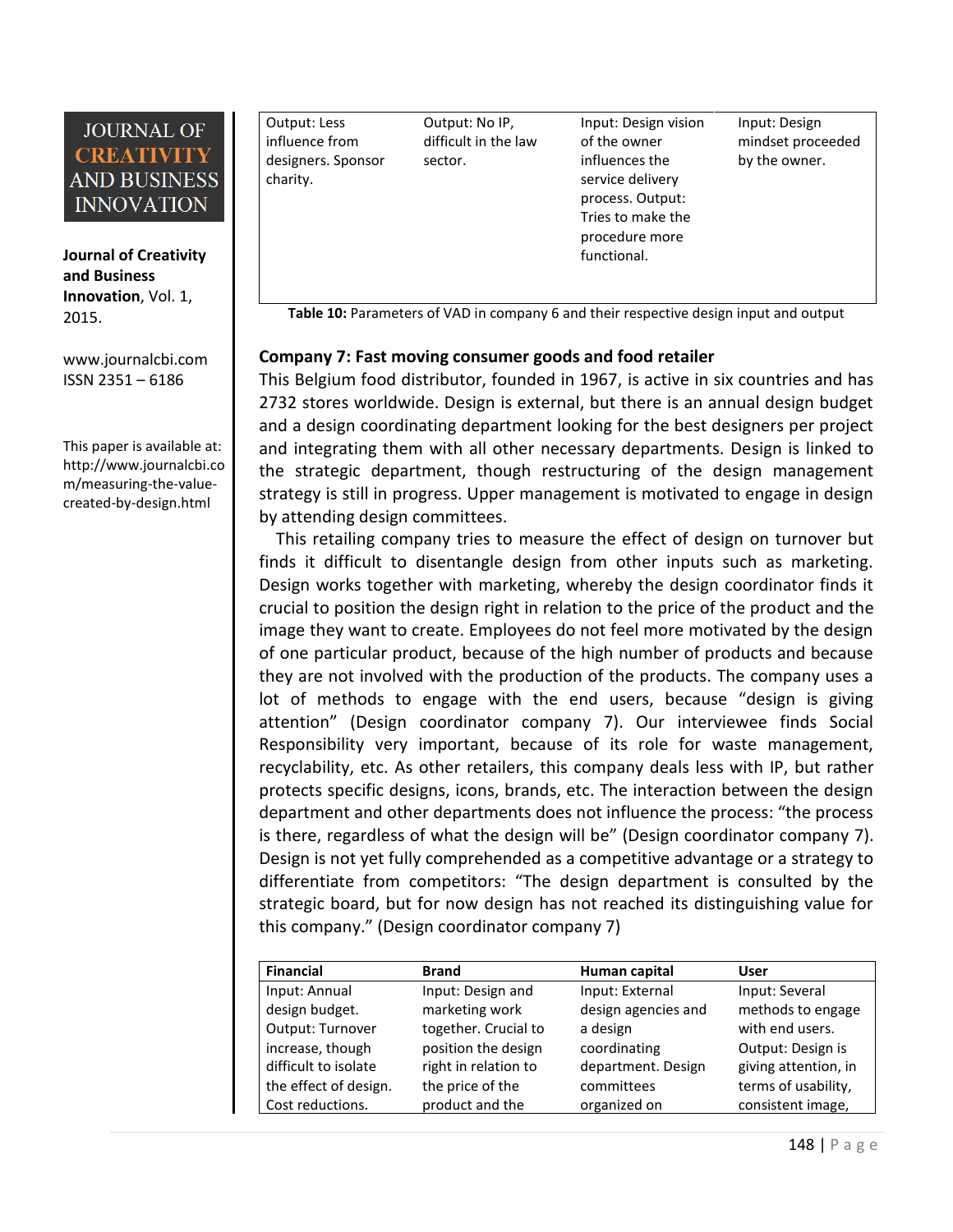**Journal of Creativity and Business Innovation**, Vol. 1, 2015.

[www.journalcbi.com](http://www.journalcbi.com/) ISSN 2351 – 6186

This paper is available at: [http://www.journalcbi.co](http://www.journalcbi.com/ideation-using-analogies.html) [m/measuring-the-value](http://www.journalcbi.com/ideation-using-analogies.html)[created-by-design.html](http://www.journalcbi.com/ideation-using-analogies.html) 

| Premium pricing<br>depending on the<br>product.                                                                            | image they want to<br>create.                                                                                                      | strategic level.<br><b>Output: Motivation</b><br>seems not affected.                                                        | etc.                                                                                                                           |
|----------------------------------------------------------------------------------------------------------------------------|------------------------------------------------------------------------------------------------------------------------------------|-----------------------------------------------------------------------------------------------------------------------------|--------------------------------------------------------------------------------------------------------------------------------|
| Social responsibility<br>Input/Output: Very<br>important, take into<br>account waste<br>management,<br>recyclability, etc. | Intellectual property<br>Output: IP less<br>important, though<br>specific design,<br>icons, brands are<br>copy right<br>protected. | Process<br>Input: Design works<br>together with all<br>departments.<br>Output: Design will<br>not influence the<br>process. | Strategy<br>Input: Design<br>department<br>consulted by<br>strategic board<br>Output: Design is<br>not yet a company<br>value. |

**Table 11:** Parameters of VAD in company 7 and their respective design input and output

#### **Cross-case analysis on design efforts, parameters and underlying indicators of VAD**

In this section we undertake a cross-case analysis in order to evaluate the role and impact of the various design investments and efforts, VAD parameters and underlying indicators in the companies. First, we split up the global design efforts made by the companies into the purely financial investments in design and the 'design force' or manpower working on design. The case companies seem to differ clearly in the presence or amount of investments and efforts they put into design. We distinguish between companies without design budgets (company 1 and 6), companies with a design budget estimated on a project basis (company 3) and companies with a fixed design budget as a part of the Research and Development (R&D) (company 2) or marketing budgets (company 4) or an independent budget item (company 5 and 7). Design spending or investments are in general not measured. In the rest of this paper we will consider the budget and specific investments in various design disciplines as Design spending.

Most of the companies (2, 4, 5, 6 and 7) make use of external designers and make one employee internally responsible for the implementation of design. This is not always a designer. The furniture fittings company intentionally chooses only to make use of external designers because the company believes internal designers will *"lose focus"* after a while (Owner company 1). Other design efforts relate to our parameters Brand value, Human capital, User value, Social responsibility, Process and Strategy. To create Brand value case companies make sure a consequent image is created (company 3, 5 and 6), there is a close cooperation with the design department (company 4 and 7) and they use eye catchers to attract attention (company 1 and 2) and increase visibility (company 5). Employees are generally involved in the design process by participating in design fairs (company 1), committees (company 7) and open innovation activities (company 4). This can be described as the Design force of the company. User value is created by actively involving customers through different methods (e.g. customer interviews, customer journeys) (company 1, 3, 5 and 7) or by taking into account already collected customer information from marketing research (company 2). Social responsibility aspects are kept in mind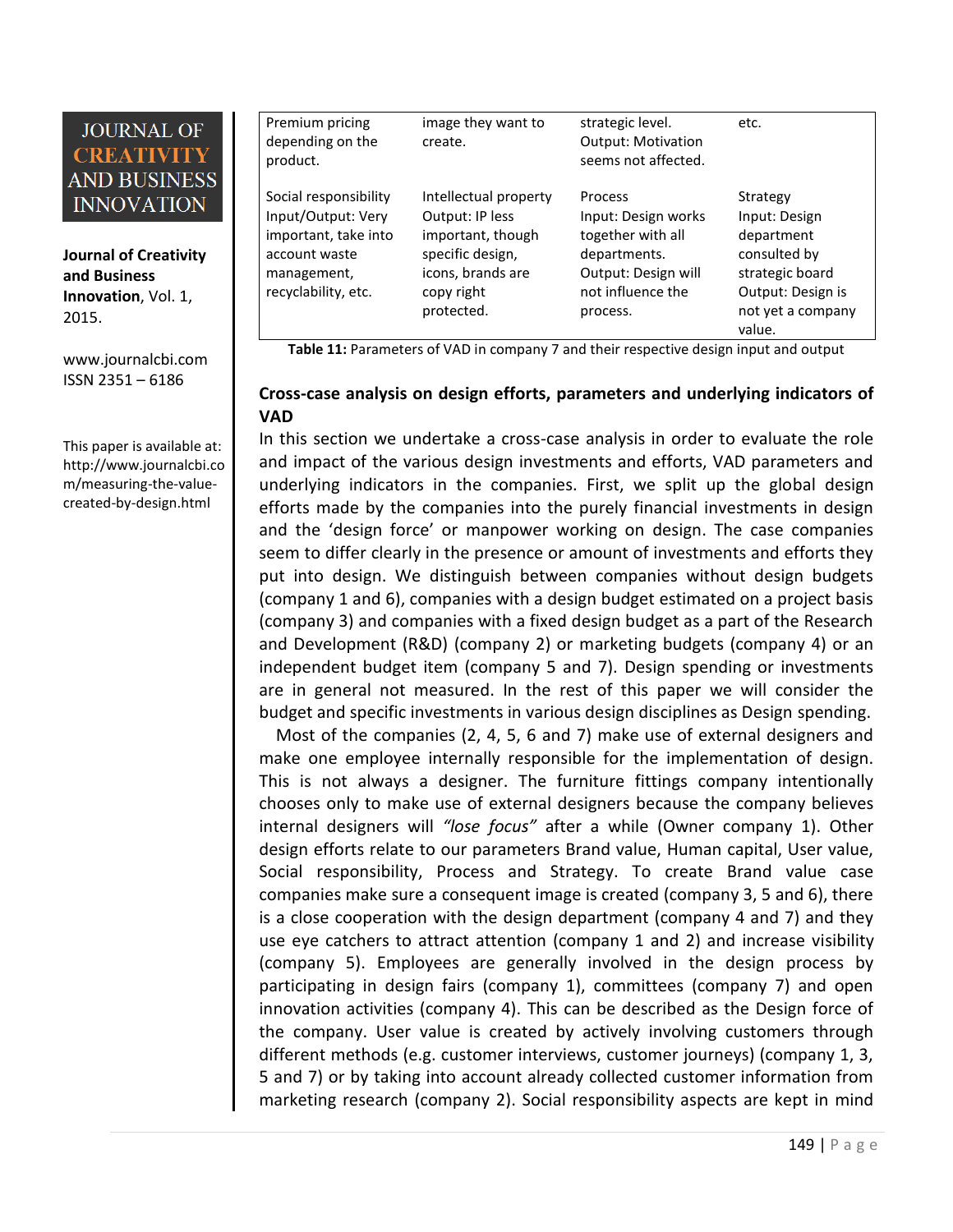**Journal of Creativity and Business Innovation**, Vol. 1, 2015.

[www.journalcbi.com](http://www.journalcbi.com/) ISSN 2351 – 6186

This paper is available at: [http://www.journalcbi.co](http://www.journalcbi.com/ideation-using-analogies.html) [m/measuring-the-value](http://www.journalcbi.com/ideation-using-analogies.html)[created-by-design.html](http://www.journalcbi.com/ideation-using-analogies.html) 

when setting up a design brief (company 4, 5 and 7). The radiator company 4 created a checklist for every new product idea and includes Social responsibility aspects in this checklist. In order to guarantee an efficient process, case companies 4, 5 and 7 believe there needs to be a close cooperation between all departments and the designers. If design wants to contribute to strategic goals, design should be included in the vision and supported by the owner (company 3, 4 and 6) or designers need to be heard by the strategic board (company 7) and receive support on corporate level (company 5).

 Next, we identify a number of similarities and differences between the case companies in terms of the VAD parameters. To start with financial value, several of the case companies experience a positive influence of design on sales (company 3), turnover (company 4, 6 and 7) and even exports (company 4). Nevertheless, they do not measure this explicitly: they believe it is too difficult to separate the effect of design efforts from other actions or efforts such as marketing campaigns. Moreover our interviewees mention specific examples in which they were able to cut costs (company 7), such as installation costs (company 3), production costs (company 3 and 4) and costs of repair (company 4), as a result of design efforts made.

*"We defined the 'happy flow' of our customers and that showed us the installation didn't happen smoothly … I am convinced that, if we can simplify the installation work or get customers to do it themselves, and we can just tell the customer "Here is a box with the instructions, just push this button and look if that lamp lights up.", this would be a major step forward. We will do much more business than before"* (Co-owner company 3).

*"Yes, for the first time we can proudly say we have an extensive administrative procedure, an extensive development procedure, where all those things are included, such as the production costs and even minimizing costs of repair"* (Designer company 4).

For others, design efforts enabled them to charge premium prices for their designed products (company 1, 2 and 7). *"In theory, when you include design, you can ask more money"* (Owner company 1).

Related to brand value, almost all case companies use design to build a consistent image and attach high importance to continuity in style (company 1, 2, 3, 4, 5 and 6). They perceive design as a way of differentiating themselves from their main competitors (company 2, 5 and 6) and improving their visibility (company 5). Within company 4 and 7, marketing is even driven by design.

*"Design is always supportive, unless for its differentiating effect where design can have its individual importance." "The image is of high importance for service companies, since they only have image to sell, the others can sell products"* (Founder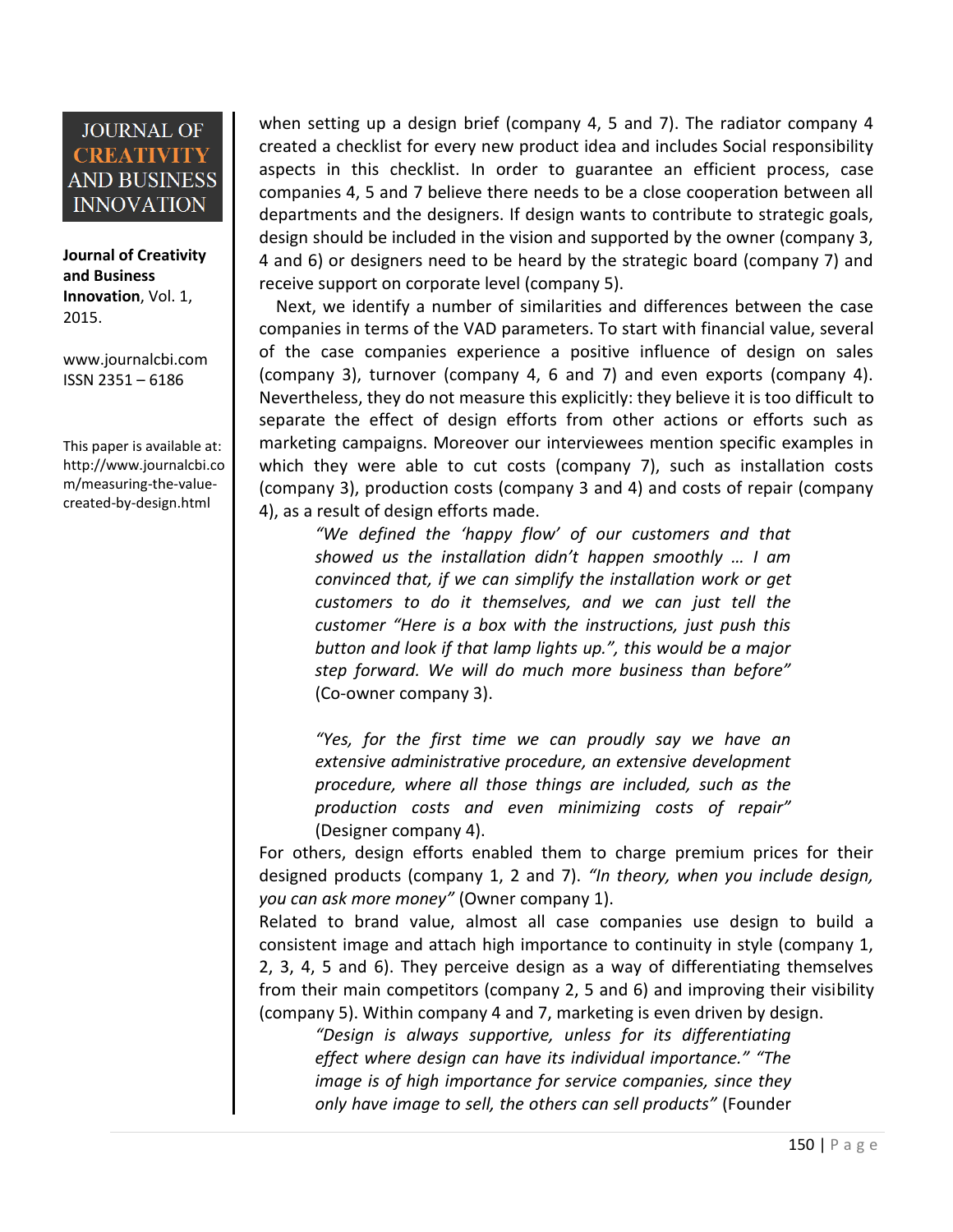**Journal of Creativity and Business Innovation**, Vol. 1, 2015.

[www.journalcbi.com](http://www.journalcbi.com/) ISSN 2351 – 6186

This paper is available at: [http://www.journalcbi.co](http://www.journalcbi.com/ideation-using-analogies.html) [m/measuring-the-value](http://www.journalcbi.com/ideation-using-analogies.html)[created-by-design.html](http://www.journalcbi.com/ideation-using-analogies.html) 

company 6).

*"You already notice that our customers who see our new 3D model say "Wow, that is definitely a professional business". While we are still the same club of 10 people with the same four partners, but our image has risen immensely"* (Co-owner company 3).

In terms of Human capital, employees appeared to be more motivated when they are closely involved in the design or innovation activities (company 1, 2, 3, 4 and 5). An additional advantage of a consistent company image through design is that it will attract interesting profiles (company 6). Remarkable in the case companies 4 and 5 is the important influence of the owners' vision on design, which motivates employees to do the same.

*"… open innovation … we have set up a forum, so that each employee can post his ideas and each idea is then looked at by us in detail. They get the opportunity to work out their ideas, when it is conform to our vision and budget. …There are a lot of enthusiastic reactions from unexpected people and everyone is very motivated through this system. … It is a very committed group and we keep this alive for example through the forum and by involving them when we launch new products by showing them demo's etc"* (Chief Innovation officer 1 company 5).

*"At this moment, we attract very interesting profiles. And that is purely because of our image and because young people are very sensitive to websites. We know that"* (Founder company 6).

*"I think the owner is a real motivator and source of inspiration, it is a real leader, who can win over people with his own vision and meaning about design"* (Marketing manager company 4).

 In our cases, we are dealing with two different aspects of Human capital. On the one hand there is 'Human capital' itself such as attracting interesting profiles and corporate image (company 6) and on the other hand we have 'Employee attitude' such as motivation, passion, commitment and involvement of personnel (company 1, 2, 3, 4 and 5).

 Next, User value appears an issue, to which a large part of the case companies (company 3, 4, 5 and 7) attach a lot of importance. They try to discover their consumer needs through interviews and customer journeys (company 1, 3, 5 and 7). Unfortunately not every company seems eager to consult its customers. They believe in the designer who develops innovative ideas on its own (company 4 and 6). Simplicity (company 1, 4 and 5) and user-friendliness (company 3 and 5) are frequently mentioned as important when talking about user value.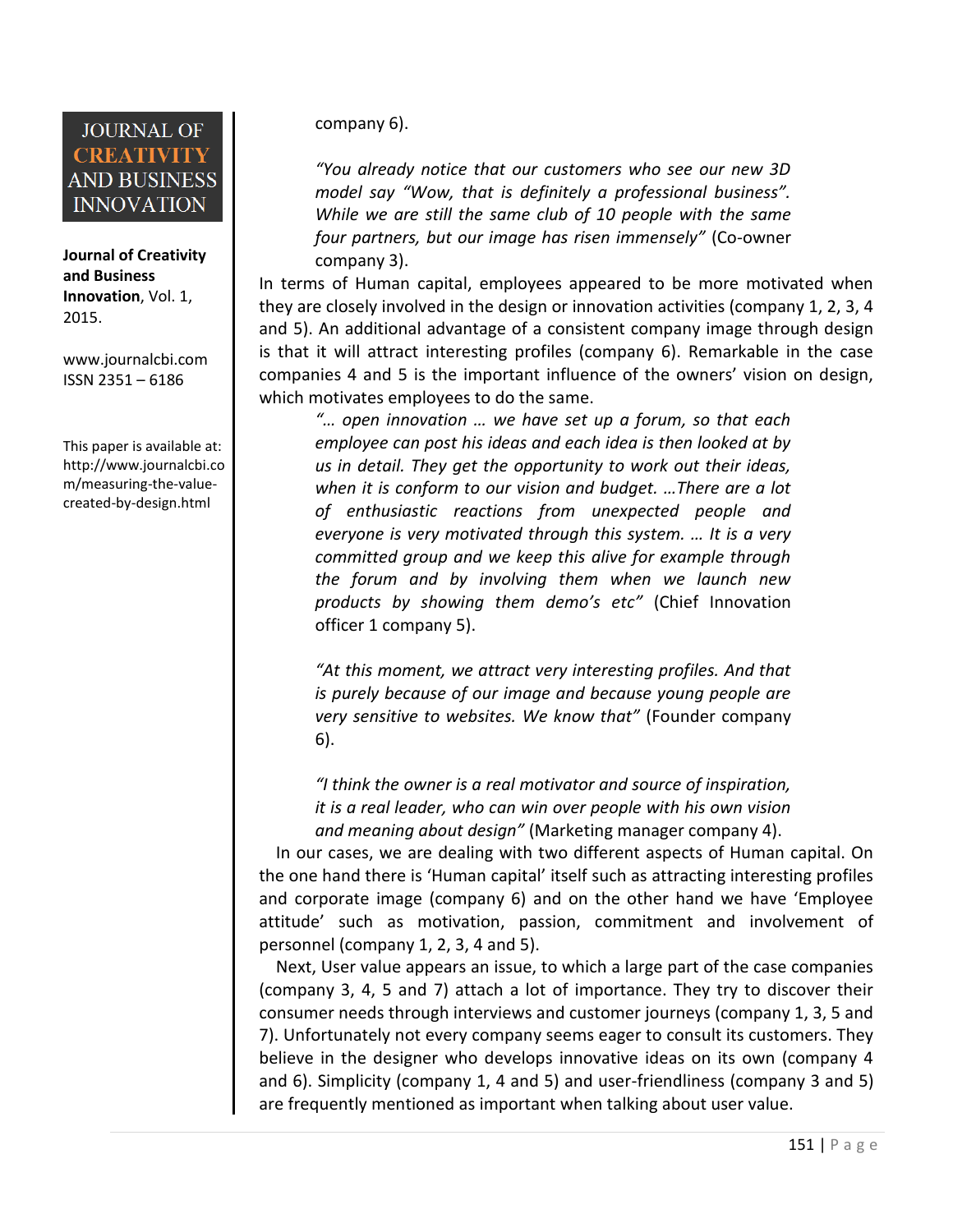#### **Journal of Creativity and Business Innovation**, Vol. 1, 2015.

[www.journalcbi.com](http://www.journalcbi.com/) ISSN 2351 – 6186

This paper is available at: [http://www.journalcbi.co](http://www.journalcbi.com/ideation-using-analogies.html) [m/measuring-the-value](http://www.journalcbi.com/ideation-using-analogies.html)[created-by-design.html](http://www.journalcbi.com/ideation-using-analogies.html) 

*"User value that is simplicity, simplifying services and making manuals needless. That is also a very important design aspect"* (Designer company 4).

*"Design is giving attention"* (Design coordinator company 7). There are major differences between the case companies in terms of Social responsibility. Some companies (company 3, 5 and 6) consider it less important, others (company 1, 2) recognize its importance but only in a technological sense and finally, some companies (company 4 and 7) force their designers to take this into account when they elaborate their projects. Most case companies (1, 2, 3, 4, 5 and 7) discuss much more specific environmental issues instead of social aspects. Since Environmental contribution appears to be the most important, often only relevant aspect of Social responsibility, we decided to replace the parameter Social responsibility by Environmental contribution in our final framework. Remarkably, case companies (1, 2 and 3) take it into account, mainly because their customers ask for it and not because of their own conviction.

*"At first we were not interested in sustainability, but by talking with our customers who found this very important, we are now looking for solutions for the batteries we use in our wireless systems"* (Co-owner company 3).

The use of Intellectual property protection is often limited, mainly because IP protection is too costly and too time consuming (company 3). Therefore, most companies deliberately choose and try to be the first on the market, by being innovative again and again before others imitate their ideas (company 2 and 4). Additionally, the use of IP protection is also often limited or impossible when companies offer pure services (company 5 and 6).

*"We don't have patents or trademarks for our name or logo. It is a risk, if someone wants to acquire our company these patents give value to a company. … But this is one of those things that you always put off for later and postpone"* (Coowner company 3).

*"We are not so concerned about it. We don't have a lot of active patents. We try to, certainly when we develop an important new line we create one or two patents for it, just to be sure and protect us a little. We want to innovate and if we are one of the first or with the firsts, you have a head start of six months to two years"* (Director Development Lighting company 2).

*"We always say; as long as we are the first to launch the product it is OK"* (Designer company 4).

Process is another important parameter of VAD. Several companies (company 1, 2, 4 and 7) claim their process is not influenced by design. Design has to follow.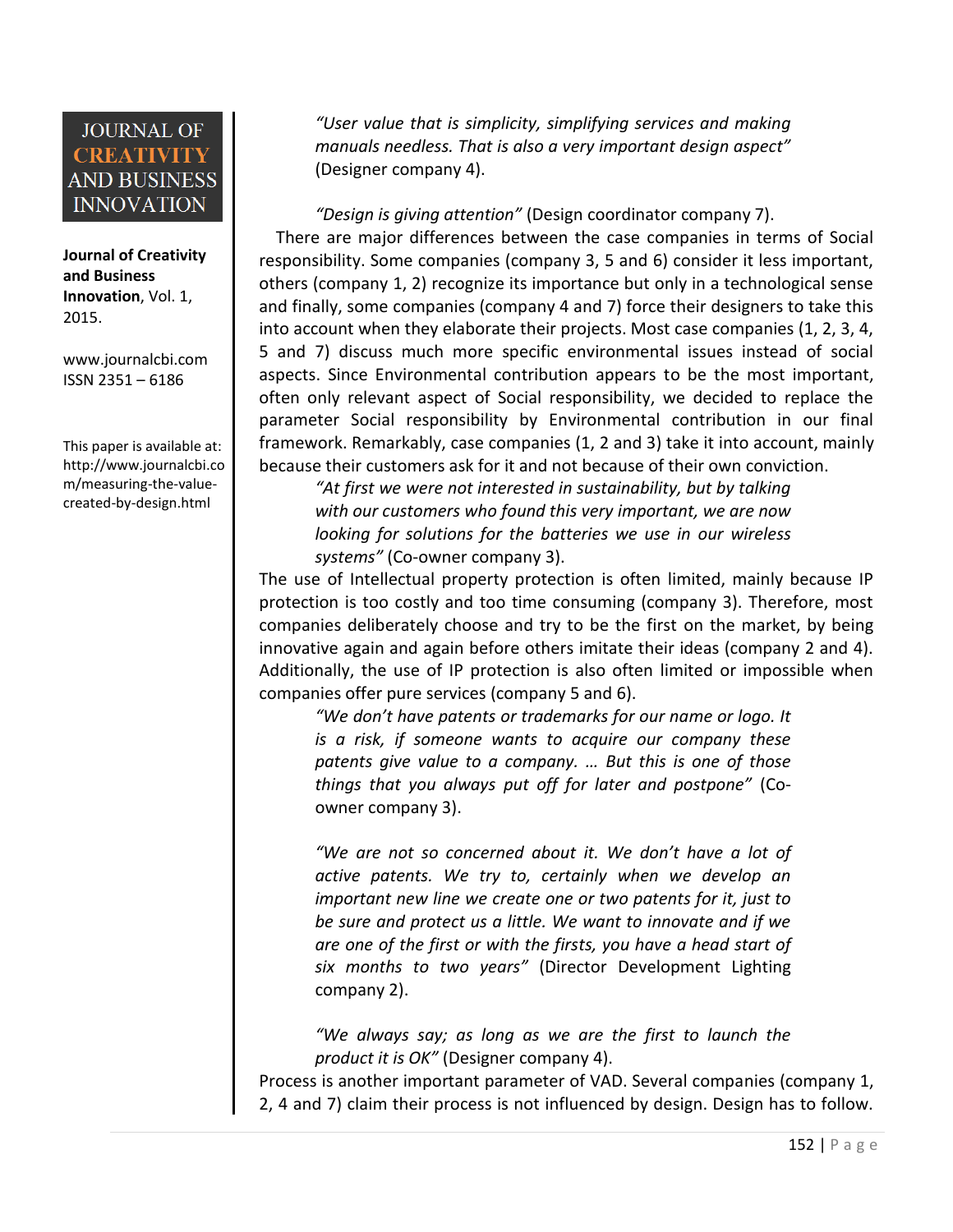**Journal of Creativity and Business Innovation**, Vol. 1, 2015.

[www.journalcbi.com](http://www.journalcbi.com/) ISSN 2351 – 6186

This paper is available at: [http://www.journalcbi.co](http://www.journalcbi.com/ideation-using-analogies.html) [m/measuring-the-value](http://www.journalcbi.com/ideation-using-analogies.html)[created-by-design.html](http://www.journalcbi.com/ideation-using-analogies.html) 

But at the same time company 2, 4 and 7 integrate design in the beginning of the process and designers work closely together with other departments in the company. Some practical case examples of the effect of design on the process refer to efficient services (company 3 and 6) and installation procedures (company 3).

*"Designers are involved from the beginning of the process after specification of the product, but they cannot influence the process. … They can actually follow the whole process and guard their own design"* (Design coordinator company 2).

*"The process is there regardless of what the design will be"* (Design coordinator company 7).

 A final issue is Strategy. We observe how the role and vision of the owner or CEO is indicated as an important source of inspiration in terms of design by our interviewees. When the owner/CEO is convinced of the importance of design, design will become a crucial element in the vision and strategy of the company (company 3, 4, 5 and 6). When this is not the case, the influence of design on the strategy seems limited or inexistent (company 1, 2 and 7). Organizations with internal designers or a coordinating design department (Company 2, 4, 5 and 7) are mostly involved in the development of the strategy, while for organizations with external designers (company 1, 3 and 6) it is mainly the owner who influences the strategy.

*"I think our biggest advantage is our owner, he gives us the opportunity to invest a lot in design because he really believes in it. For example, our marketing department is not part of the sales department but is part of the product development department. This is not so self-evident for other companies"* (Marketing manager company 4).

 This quote also shows how the strategy and vision on design will strongly influence the investments made in design.

 As identified above, the case companies confirmed the importance of every parameter, previously identified in our literature review and brainstorm sessions. Especially for Financial value, Brand value, and User value, all interviewees recognized the influence of design. A number of cases also recognized the influence on Human Capital, Environmental Contribution, Intellectual Property, Process and Strategy. This information gives us a clear indication of the positive effects design can create. Our findings are summarized in the framework in Figure 1.

The cross-case analysis revealed also a number of interesting differences between our cases in terms of the type, size or owner of the company. First, in terms of the size of the companies we notice a difference in design efforts. Small companies such as the furniture fittings company, wireless monitoring company and law firm plan their spending on a project basis. Instead, for large companies the budget is part of the R&D budget or a separate annual budget for design.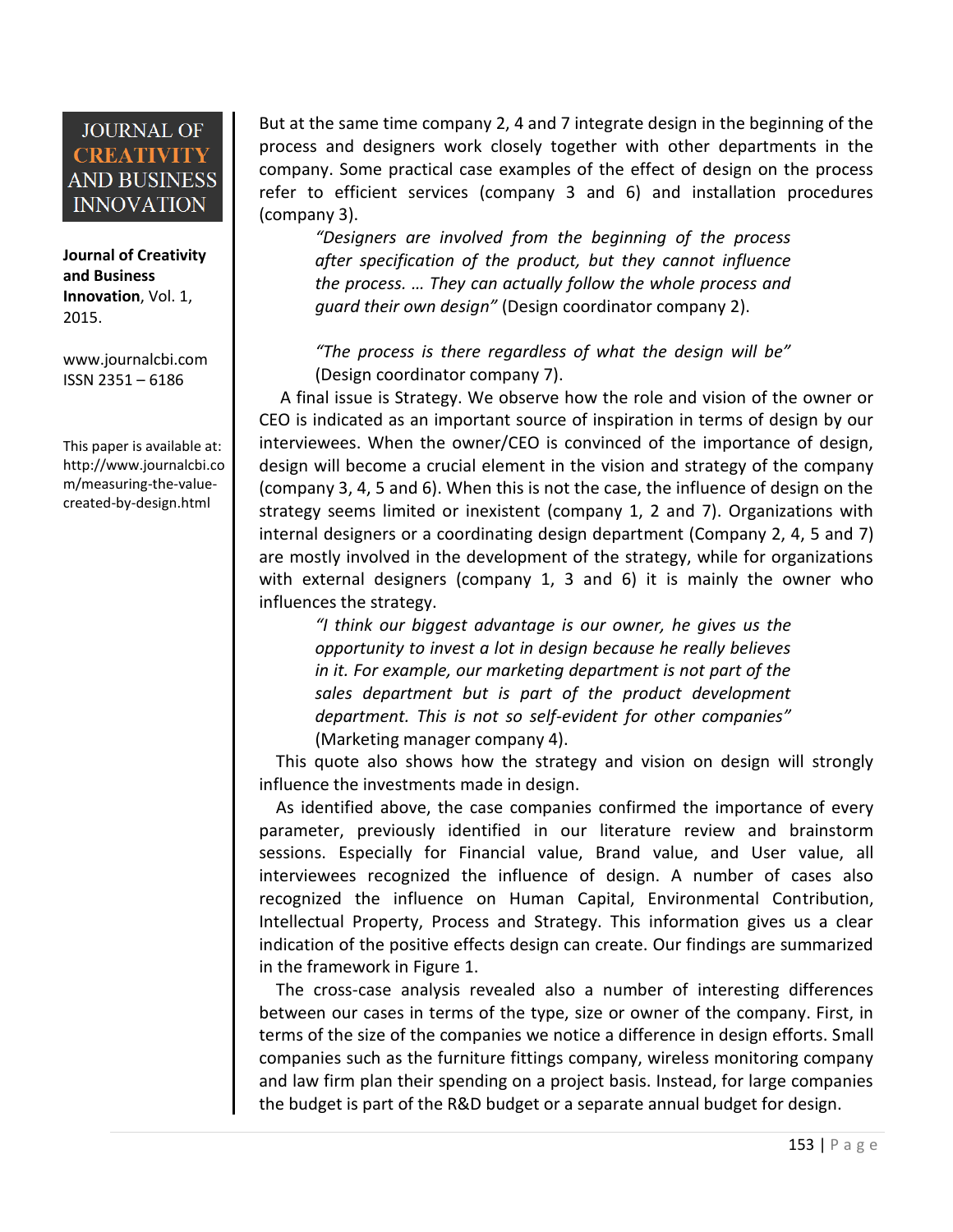**Journal of Creativity and Business Innovation**, Vol. 1, 2015.

[www.journalcbi.com](http://www.journalcbi.com/) ISSN 2351 – 6186

This paper is available at: [http://www.journalcbi.co](http://www.journalcbi.com/ideation-using-analogies.html) [m/measuring-the-value](http://www.journalcbi.com/ideation-using-analogies.html)[created-by-design.html](http://www.journalcbi.com/ideation-using-analogies.html) 



**Figure 1:** Global framework of value added by design

 In terms of design input made, within all large companies (2, 4 and 7) design works closely with marketing. Both large and small companies experienced a positive influence of design on Financial value, Brand value, User value and Strategy. Human Capital seems to be more influenced by design in small companies. Employees in small companies (1, 3, 5 and 6) might possibly be more motivated because they are closely involved with the design implementation. Large companies such as the retailer believe the motivation is not affected, since employees are not involved in the production, and there is a very high number of products. Large case companies (2, 4 and 7) give more importance to Environmental contribution in their designs than small companies and oblige designers to take environmental issues into account. Both large and small companies do not identify an effect on IP generation, since small companies have no time nor resources to file IP requests and large companies rather prefer to be the first on the market than investing resources in IP protection. In large companies (2, 4 and 7) the process is present and design has to follow, while in small companies (3, 5 and 6) the process is easily adapted.

 Second, we distinguish two types of companies, service (5 and 6) and manufacturing companies. The main difference between both is that design is more deliberately used by service companies to differentiate themselves from competitors. This can be in terms of brand image, but also for evironmental and social aspects. Logically, IP generation is a more difficult issue for service companies although they believe it is important to protect their innovations. For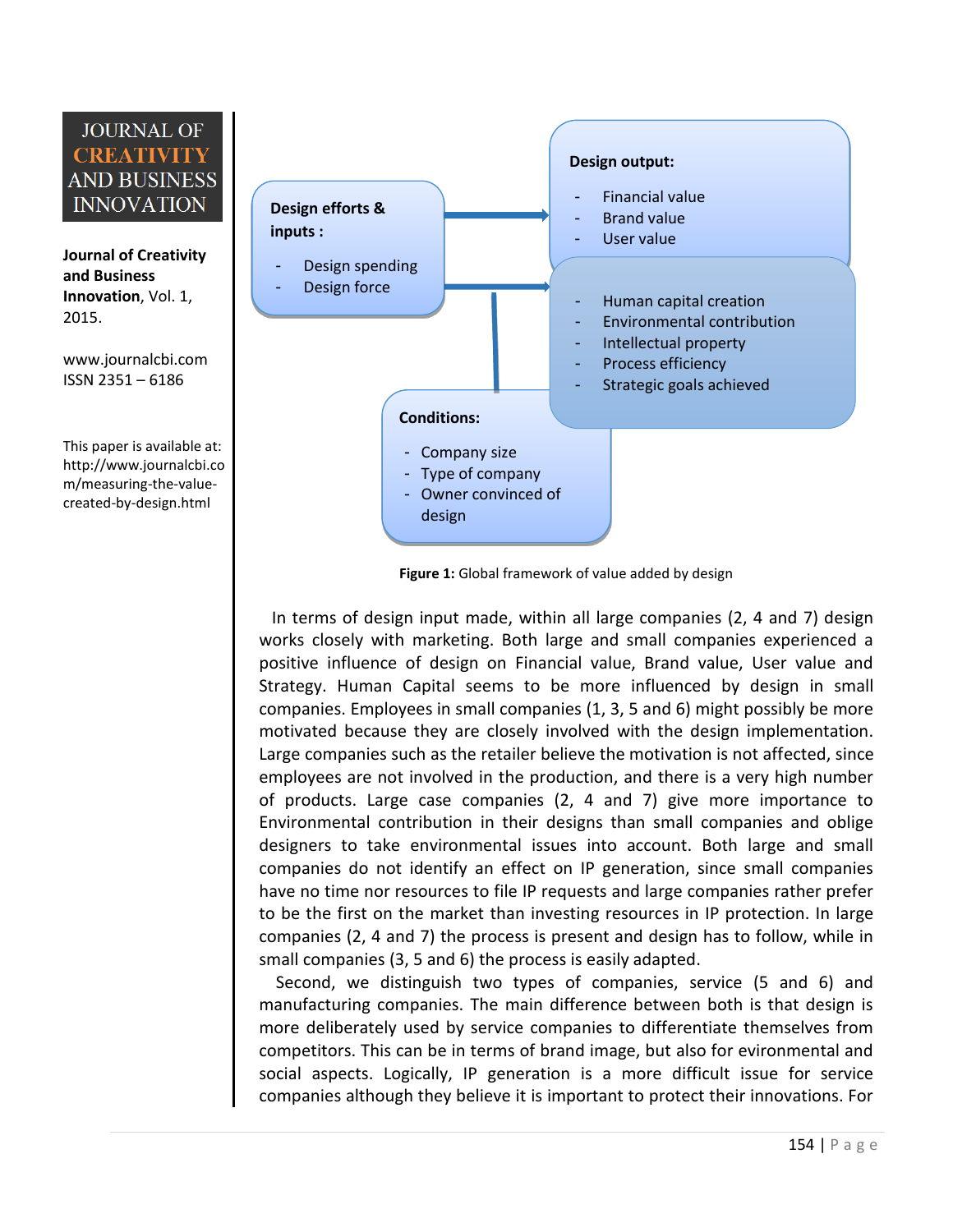**Journal of Creativity and Business Innovation**, Vol. 1, 2015.

[www.journalcbi.com](http://www.journalcbi.com/) ISSN 2351 – 6186

This paper is available at: [http://www.journalcbi.co](http://www.journalcbi.com/ideation-using-analogies.html) [m/measuring-the-value](http://www.journalcbi.com/ideation-using-analogies.html)[created-by-design.html](http://www.journalcbi.com/ideation-using-analogies.html) 

all other VAD parameters, both types of companies confirm they experienced a positive influence by design.

 Last, companies having an owner who is convinced of VAD, appear to generate a few extra values. These companies benefit from more motivated employees and attract more interesting profiles. The founder also has an influence on the way design is integrated in the process. Design-minded founders (company 3, 5 and 6) are more open for process changes. Within these companies (3, 4, 5 and 6) design will influence the strategy and the owner will ensure design plays an important role in it.

#### **Conclusions and limitations**

The main purpose of this study was to identify the parameters and underlying indicators that capture the value added by design. Through qualitative research we identified the parameters of VAD, providing a complete image of the added value design can deliver to a company.

 We started our study with an extensive analysis of the literature, followed by a unique qualitative mixed method approach involving focus group meetings, brainstorm sessions and case-study research. Focus group meetings and brainstorm sessions brought together experts from private design agencies, government organizations and academia. Focus groups discussed and evaluated the identified VAD parameters and underlying indicators and identified previously undocumented parameters and / or indicators of VAD. We undertook case studies in seven different types of firms, to study the VAD parameters in a business context. We theoretically sampled the firms to make sure they had different characteristics (like ranging from large to small and from manufacturing to service companies). Apart from conducting face-to-face interviews with senior, technical or design managers, we collected various types of company-related documents which were jointly analyzed, allowing data triangulation with our interview material.

 The parameters finally identified are: Financial value, Brand value, Human capital, User value, Environmental contribution, Intellectual property, Process and Strategy. The major findings of our case study research are that the added value of design is mainly visible in Financial value, Brand value and User value. While design seems mainly manifest within these three areas, previous research mostly focussed on financial value, consumer behaviour and process efficiency (Ravasi & Stigliani, 2012). Given that all respondents in our various cases confirmed that design creates value in all our first mentioned areas, future research should also include Brand value as one of the main areas of added value of design, next to Financial value. Furthermore, design is found to influence qualitative parameters labelled as Human capital, Environmental contribution, Intellectual property, Process and Strategy of the organisation. The impact of these last five parameters was found to depend on the type of company, the size of the company and/or the owners' belief in design.

In the smaller companies the influence of design turned out to be higher for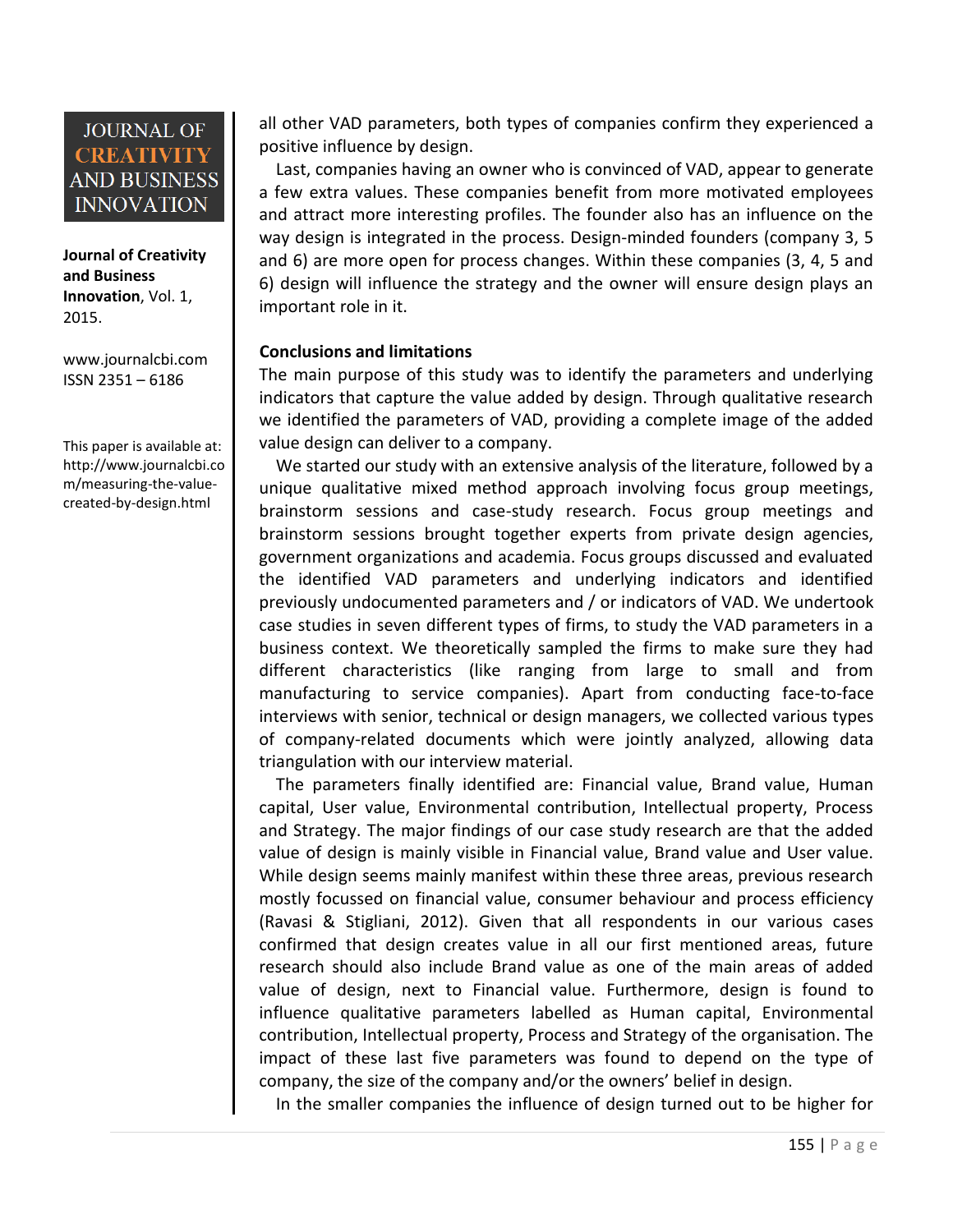**Journal of Creativity and Business Innovation**, Vol. 1, 2015.

[www.journalcbi.com](http://www.journalcbi.com/) ISSN 2351 – 6186

This paper is available at: [http://www.journalcbi.co](http://www.journalcbi.com/ideation-using-analogies.html) [m/measuring-the-value](http://www.journalcbi.com/ideation-using-analogies.html)[created-by-design.html](http://www.journalcbi.com/ideation-using-analogies.html) 

the parameters Human capital and Process, since employees are more involved in the design process. At the same time, their design efforts had a lower environmental impact and less influence on Intellectual property, due to a lack of resources or time. Larger companies, on the other hand, experienced more influence of design on Environmental contribution and less on Human capital because the employees were less directly involved with the product. Furthermore, they experienced less influence on Process, because they believed the process is already determined and design must follow. Intellectual property was not important in our case studies, given the fact that the larger companies preferred to be ahead of the competition and launch their products earlier, rather than to protect their designs by IP protection methods. When comparing service to manufacturing companies, we conclude that the service companies consider design the ideal differentiator and mainly exploit it for branding and environmental aspects. In companies where the founder is inspiring employees to be design-minded, the influence of design is higher on Human capital, Process and Strategy of the company. The owners' management style seemed to motivate employees and to adapt its process to the use of design.

 While this approach provided novel insights to construe a VAD framework, a number of research limitations can be identified. First, the empirical analysis in this paper is based on seven cases. The number of cases is insufficient to statistically validate the relationships in the framework. In the future it will be interesting to test the framework with a large set of companies, which enables testing the connections between the different parameters. Another interesting validation test would be to compare the results of the framework with a group of companies having no design activities at all. Another alternative is to study the effects of design between companies with 'good design' and 'bad design', as defined by Hertenstein et al. (2005).

 For now, our framework is not sector specific: some indicators are more relevant to one sector than others. For example IP is not always of importance, especially in the service sector where protecting services is very difficult if not impossible. Moreover, the parameters Process and 'Financial value generated through design' are not always valid for the service companies. Further refinement of the framework based on sector differences is therefore needed. Gemser & Leenders (2001) find a positive significant effect of design on firm performance regardless the industry, though the influence is higher in industries where investing in design is rather new.

 Another useful extension would be to go beyond the one-time measurement for each company and to follow-up long term measurements of the framework, allowing us to reveal the effects of the respective design efforts on the various added values on the longer term. In our literature review we summarize all possible (positive) influences from industrial to aesthetic design, but studies such as Swan et al. (2005) indicate these advantages generated through design differ with the type of design. Additionally, the way design is integrated will influence the effect. The results of Hsu (2009) suggest incorporating design and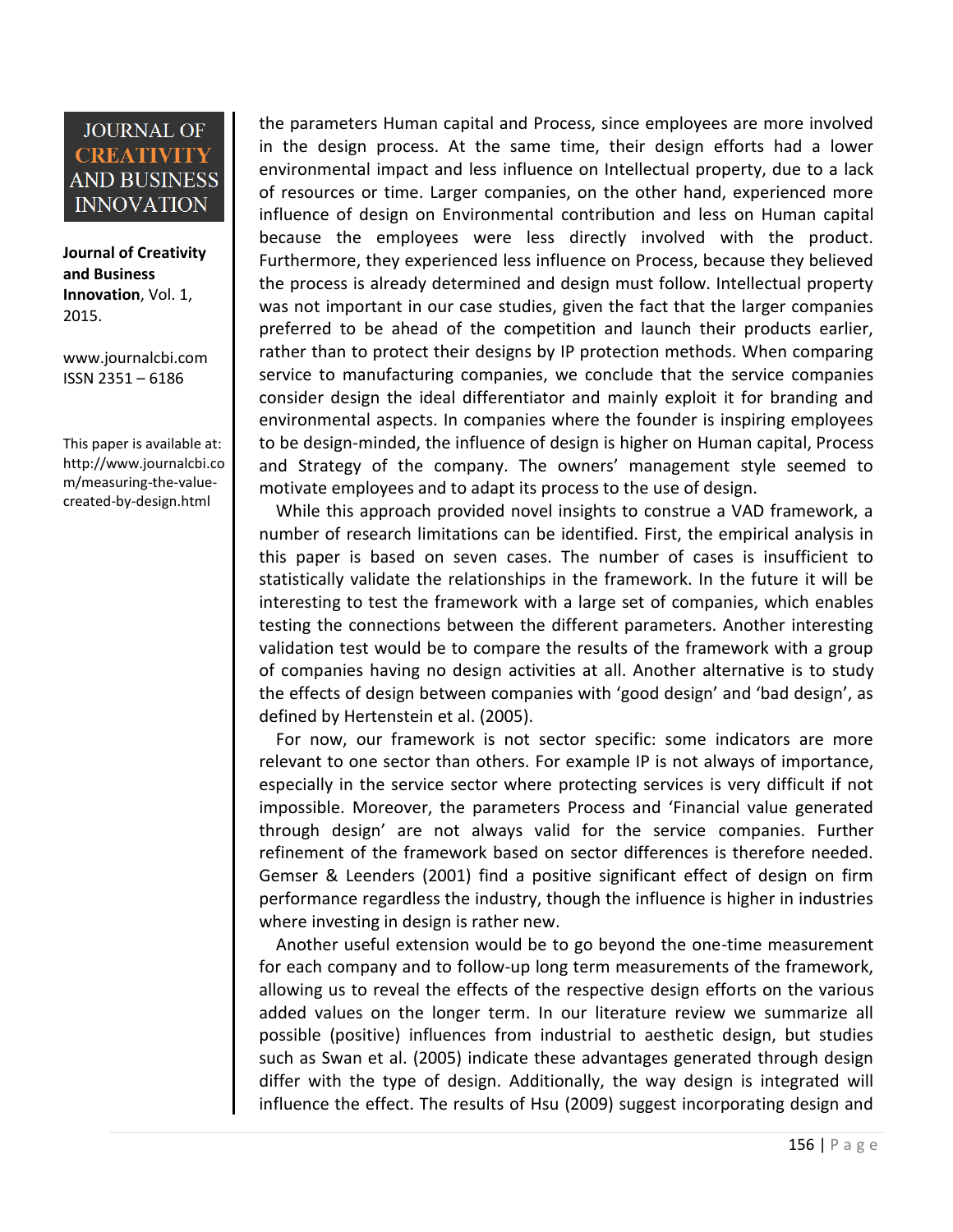**Journal of Creativity and Business Innovation**, Vol. 1, 2015.

[www.journalcbi.com](http://www.journalcbi.com/) ISSN 2351 – 6186

This paper is available at: [http://www.journalcbi.co](http://www.journalcbi.com/ideation-using-analogies.html) [m/measuring-the-value](http://www.journalcbi.com/ideation-using-analogies.html)[created-by-design.html](http://www.journalcbi.com/ideation-using-analogies.html) 

R&D to be more effective and Chiva and Alegre (2009) find design investments should be supported by design management in order to be more effective.

 Our study provides an important contribution to the existing literature, since the resulting framework does not only visualize the financial, but also the other quantitative and qualitative benefits of design efforts. It offers a comprehensive overview of the VAD at the firm level. In addition, the framework can offer a significant contribution to practice, since expressing the value of design in an organizational context can help managers to better understand and therefore manage the process of value creation through design. With the help of the model, companies can gain insights in the different indicators of VAD. It will allow companies to better understand the weak and strong contributions of their design efforts and indicate possibilities to improve their VAD. In the larger sense, our study will raise awareness on the role of design and convince customers and other stakeholders of the important added value that can be created through design.

#### **References**

- Ahire, S.L. & Dreyfus, P. (2000). The impact of design management and process management on quality: an empirical investigation. *Journal of Operations Management*, 18, 549-575.
- Auger, P. (2005). The impact of interactivity and design sophistication on the performance of commercial websites for small businesses. *Journal of small business management*, 43(2), 119-137.
- Bloch, P. H. (1995). Seeking the ideal form: Product design and consumer response. *The Journal of Marketing*. 59, 16-29.
- British Design Council (2004). *DC report: The impact of Design on Stock Market Performance*, London.
- British Design Council (2007). *DC report: The value of Design fact finder*, London.
- Bruce, M., Potter, S. and Roy, R. (1995). *The Risks and Rewards of Design Investment*. Journal of Marketing Management, 11, 403-417.
- Bush, A. A., Tiwana, A. and Rai, A. (2010). Complementarities between product design modularity and IT infrastructure flexibility in IT-enabled supply chains. *IEEE Transactions on Engineering Management*, 57(2), 240-254.
- Candi, M. (2010). Benefits of Aesthetic Design as an Element of New Service Development. *Journal of Product Innovation Management,.* 27, 1047-1064.
- Candi, M. & Gemser, G. (2010). An Agenda for Research on the Relationships between Industrial Design and Performance. *International Journal of Design*, 4(3), 67-77.
- Candi, M., Gemser, G. & Van den Ende, J. (2010). *Onderzoeksrapport. Beroepsorganisatie Nederlandse Ontwerpers (BNO): Effectiviteit van Design,* Amsterdam.
- Candi, M. & Saemundsson, R.J. (2011). Exploring the Relationship Between Aesthetic Design as an Element of New Service Development and Performance. *Journal of Product Innovation Management*, 28, 536-557.
- Chitturi, R., Raghunathan, R. and Mahajan, V. (2008). Delight by design: The role of hedonic versus utilitarian benefits. *Journal of Marketing*, 72, 48-63.
- Chiva, R. & Alegre, J. (2009). Investment in Design and Firm Performance: The Mediating Role of Design Management. *The Journal of Product Innovation Management*, 26, 424-440.
- Creusen, M. E. H. & Schoormans, J. P. L. (2005). The different roles of product appearance in consumer choice. *Journal of Product Innovation Management*, Vol. 22(1), 63-81.
- Czarnitzki, D. & Thorwarth, S. (2012). The Contribution of In-house and External Design Activities to Product Market Performance. *Journal of Product Innovation Management*, 29(5), 878-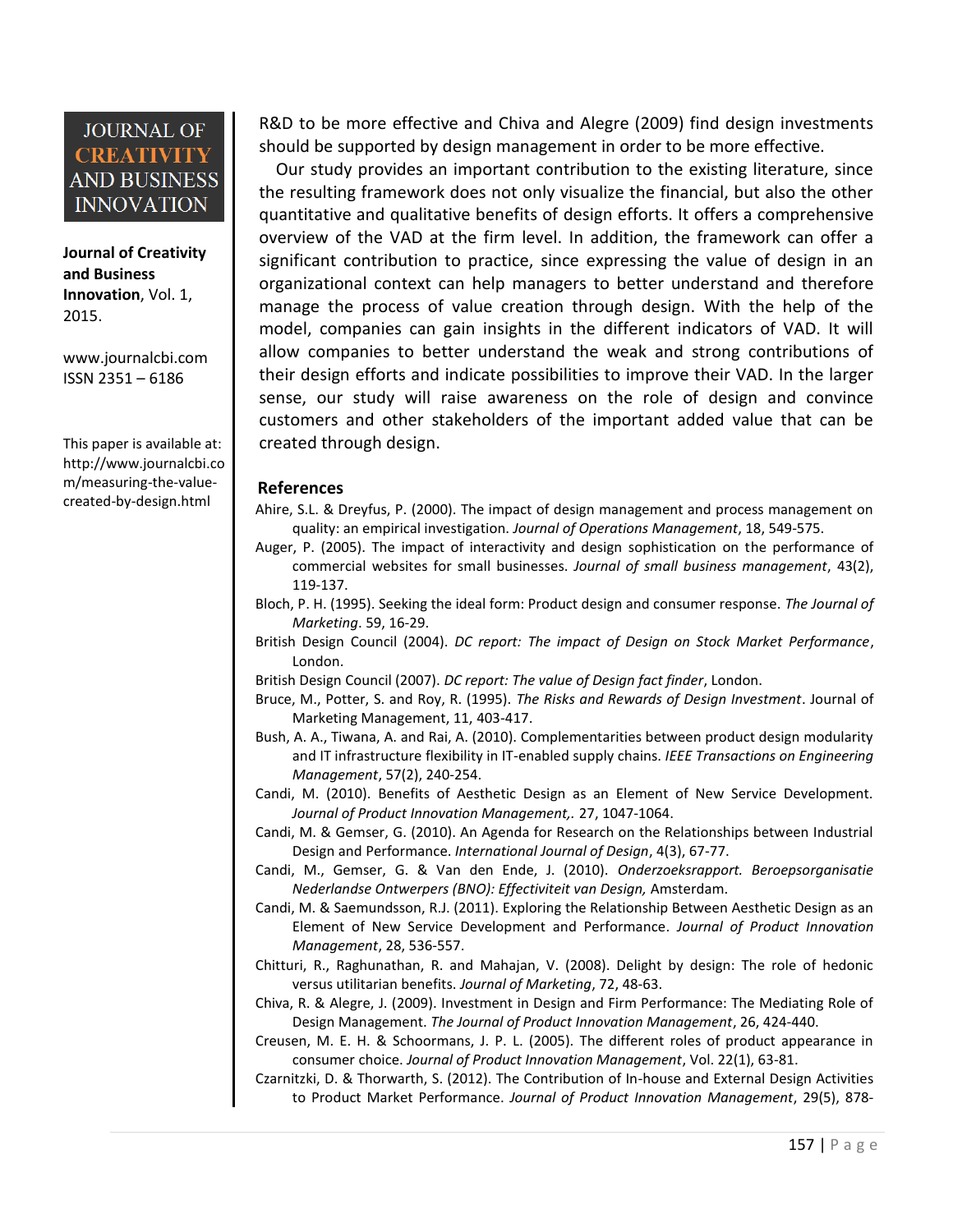**Journal of Creativity and Business Innovation**, Vol. 1, 2015.

[www.journalcbi.com](http://www.journalcbi.com/) ISSN 2351 – 6186

This paper is available at: [http://www.journalcbi.co](http://www.journalcbi.com/ideation-using-analogies.html) [m/measuring-the-value](http://www.journalcbi.com/ideation-using-analogies.html)[created-by-design.html](http://www.journalcbi.com/ideation-using-analogies.html) 

#### 895.

- Danish National Agency for Enterprise and Housing (2003). *The economic effects of design,* Copenhagen.
- Design Flanders (2007). *Research report: The economical impact of design on companies in Flanders*, Brussels.
- The EFQM excellence model (1992). Available at:

http://www.efqm.org/en/tabid/132/default.aspx.

- Eisenhardt, K. (1989). Building Theories from Case-Study Research. *Academy of Management Review*, 14, 532-550.
- Gemser, G. & Leenders, M. (2001). How integrating industrial design in the product development process impacts on company performance. *The Journal of Product Innovation Management*, 18, 28-38.
- Guo, L. (2010). Product Design and Financial Performance. *Design Management Journal*, 5(1), 5- 19.
- Hertenstein, J.H., Platt, M.B. & Veryzer, R.W. (2005). The impact of industrial design effectiveness on corporate financial performance. *The journal of product innovation management*, 22, 3- 21.
- Hietamäki, T., Hytönen, J. & Lammi, M. (2005). *Final Report MUSA research project: Modeling the strategic impacts of design in business*, Helsinki.
- Hoegg, J. A., Alba, J. W. & Dahl, D.W. (2010). The good, the bad, and the ugly: Influence of aesthetics on product feature judgments. *Journal of Consumer Psychology*, 20(4), 419-430.
- Hoegg, J. A. & Alba, J. W. (2011) Seeing is believing (too much): The influence of product form on perceptions of functional performance. *Journal of Product Innovation Management*, 28(3), 346-359.
- Hoetker, G., Swaminathan, A. & Mitchell, W. (2007). Modularity and the impact of buyer–supplier relationships on the survival of suppliers. *Management Science*, 53(2), 178-191.
- Hsu, Y. (2009). Exploring design innovation and performance: the roles of issue related to design strategy. *Journal of Engineering Design*, 20(6), 555-569.
- Karjalainen, T-M. & Snelders, D. (2010). Designing Visual Recognition for the Brand. *Journal of Product Innovation Management*, 27(1), 6-22.
- Kim, K. & Chhajed, D. (2000). Commonality in product design: Cost saving, valuation change and cannibalization. *European Journal of Operational Research*, 125(3), 602-621.
- Kootstra, G.L. (2009). *Design Management Europe (DME) report: The incorporation of design management in today's business practices*, Rotterdam.
- Kreuzbauer, R. & Malter, A. J. (2005). Embodied Cognition and New Product Design: Changing Product Form to Influence Brand Categorization. *Journal of Product Innovation Management*, 22(2), 165-176.
- Larsen, P., Tonge, R. & Lewis, A. (2007). Strategic planning and design in the service sector. *Management Decision,* 45(2), 180-195.
- Livesey, F. & Moultrie, J. (2008). *DC Report: Company spending on design: Exploratory survey of UK firms,* London.
- Lockwood, T. (2007). Design Value: A Framework for Measurement. *Design Management Journal*. Fall 2007, 90-97.
- Luchs, M. & Swan, K.S. (2011). Perspective: The Emergence of Product Design as a Field of Marketing Inquiry. *Journal of Product Innovation Management*, 28, 327-345.
- MacPherson, A. (2000). The role of international design orientation and market intelligence in the export performance of US machine tool companies. *Research and Development Management*, 30(2), 167-176.
- Macmillan, S. (2006). Added value of good design. *Building Research and Information*, 34(3), 257- 271.
- Marion, T.J. & Meyer, M.H. (2011). Applying Industrial Design and Cost Engineering to New Product Development in Early-Stage Firms. *Journal of Product Innovation Management*, 28(5), 773-786.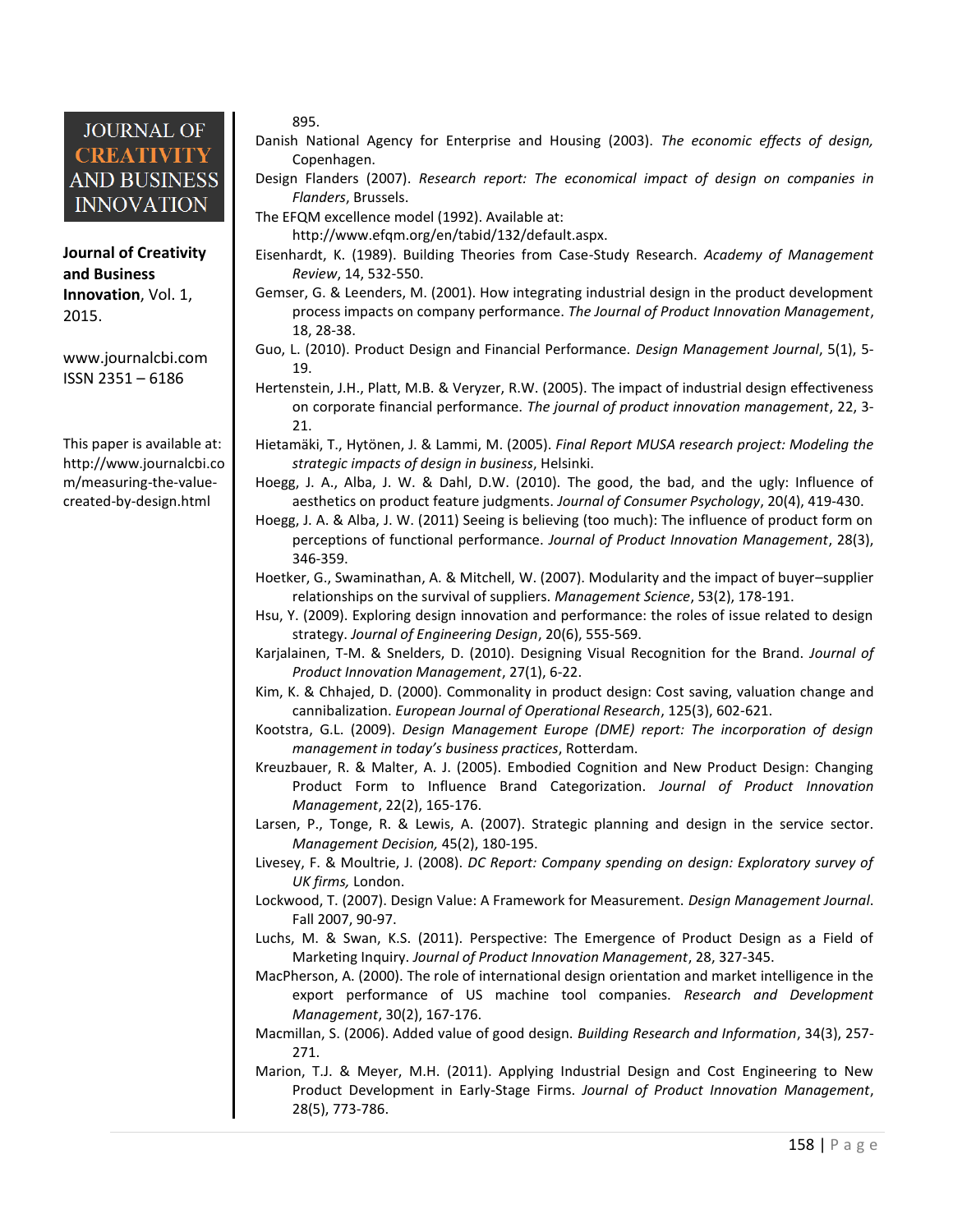**Journal of Creativity and Business Innovation**, Vol. 1, 2015.

[www.journalcbi.com](http://www.journalcbi.com/) ISSN 2351 – 6186

This paper is available at: [http://www.journalcbi.co](http://www.journalcbi.com/ideation-using-analogies.html) [m/measuring-the-value](http://www.journalcbi.com/ideation-using-analogies.html)[created-by-design.html](http://www.journalcbi.com/ideation-using-analogies.html) 

Marsili, O. & Salter, A. (2006). The Dark Matter of Innovation: Design and Innovative Performance in Dutch Manufacturing. *Technology Analysis and Strategic Management*, 18(5), 515-534.

Miles M. B. & Huberman, A. M. (1994). *Qualitative Data Analysis – An Expanded Sourcebook*, Sage Publications, London.

- Noble, C.H. & Kumar, M. (2008). Using product design strategically to create deeper consumer connections. *Business Horizons*, 51, 441-450.
- Noble, C.H. & Kumar, M. (2010). Exploring the Appeal of Product Design: A Grounded, Value-Based Model of Key Design Elements and Relationships. *Journal of Product Innovation Management*, 27, 640-657.
- Page, C. & Herr, PM. (2002). An investigation of the processes by which product design and brand strength interact to determine initial affect and quality judgments. *Journal of Consumer Psychology*, 12(2), 133-14.
- Peter, Z. & Burkhard, J. (2010). *Design value: a strategy for business success*. Red dot edition, Essen.
- Petersen, K. J., Handfield, R. B. & Ragatz, G. L. (2005). Supplier integration into new product development: coordinating product, process and supply chain design. *Journal of Operations Management*, 23(3), 371-388.
- Ravasi, D. & Stigliani, I. (2012). Product design: a review and research agenda for management studies. *International Journal of Management Reviews*, 14(4), 464–488.
- Roy, R. & Riedel, J. C. (1997). Design and innovation in successful product competition. *Technovation*, 17(10), 537-594.
- Saunders, M., Lewis, P. & Thornhill, A. (2007). *Research methods for business students (4th ed.)*. Prentice Hall, London.
- Silverman, D. (2005). *Doing Qualitative Research*, Sage Publications, London.
- Sounder, W.E. & Song, X.M. (1997). Contingent product design and marketing strategies influencing new product success and failure in US and Japanese electronics firms. *Journal of Product Innovation Management,* 14, 21-34.
- Strauss, A. & Corbin, J. (1998). *Basics of Qualitative Research (2nd ed.).* Sage Publication, Thousand Oaks.
- Sulek, JM., Lind, MR. & Marucheck, AS. (1995). The impact of a customer service intervention and facility design on firm performance. *Management Science,* 41(11), 1763-1773.
- SVID (2004). *Report: Attitudes, profitability and design maturity in Swedish companies*, Stockholm.
- Swan, K.S., Kotabe, M. & Allred, B.B. (2005). Exploring robust design capabilities, their role in creating global products, and their relationship to firm performance. *Journal of Product Innovation Management*, 22, 144-164.
- Swink, M. (2003) Technological innovativeness as a moderator of new product design integration and top management support. *Journal of Product Innovation Management*, 17(3), 208-220.
- Talke, K., Salomo, S., Wieringa, J.E. & Lutz, A. (2009). What about Design Newness? Investigating the Relevance of a Neglected Dimension of Product Innovativeness. *Journal of product innovation management*, 26, 601-615.
- Tien, S-W., Chung, Y-C. & Tsai, C-H. (2005). An empirical study on the correlation between environmental design implementation and business competitive advantages in Taiwan's industries. *Technovation*, 25, 783-794.
- Verganti, R. (2006). Innovating through design. *Harvard Business Review*, December 2006, 114- 122.
- Verganti, R. (2008). Design, meaning and radical innovation: A meta-model and a research agenda. *Journal of Product Innovation Management*, 25, 436-456.
- Veryzer, R.W. & Borja de Mozota, B. (2005). The impact of user-oriented design on new product development: An examination of fundamental relationships. *Journal of Product Innovation Management*, 22, 128-143.
- Vijfeyken, E., Cools, M. & Nauwelaerts, Y. (2012). Value Added by Design: A Literature Review. *Review of Business and Economic Literature*, 57(4), 320-357.